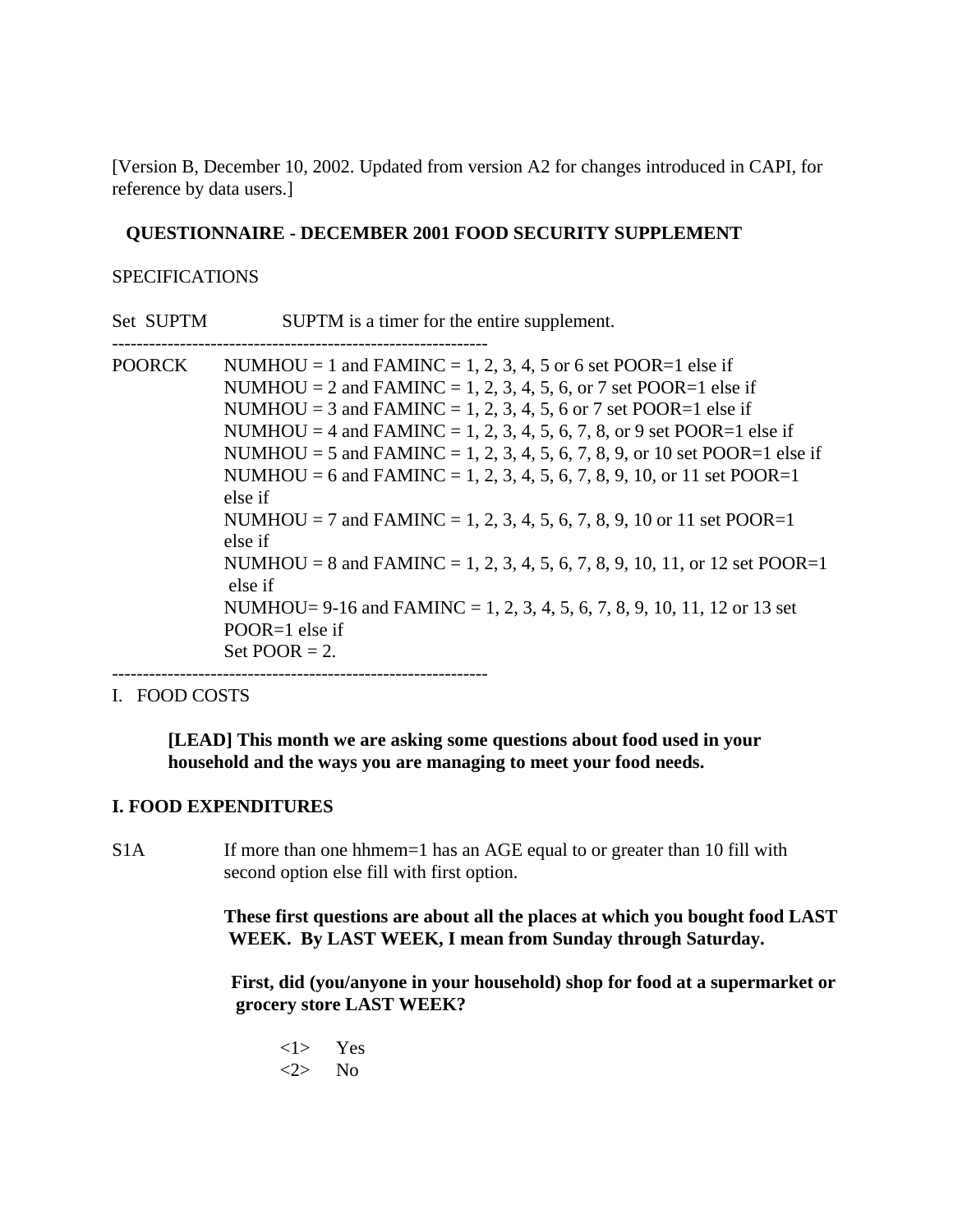Blind  $\langle D \rangle$  or  $\langle R \rangle$ 

- SCOMPL If onpath entry, D or R in S1A then set SCOMPL=1 otherwise set SCOMPL=0
- S1B If more than one hhmem=1 has an AGE equal to or greater than 10 fill with second option else fill with first option.

 **Think about other places where people buy food, such as meat markets, produce stands, bakeries, warehouse clubs, and convenience stores. Did (you/anyone in your household) buy food from any stores such as these LAST WEEK?**

<1> Yes <2> No

Blind  $\langle D \rangle$  or  $\langle R \rangle$ 

S1C If more than one hhmem=1 has an AGE equal to or greater than 6 fill with second option else fill with first option else fill with first option in first parenthetical.

> If one or more hhmem=1 with AGE between 6 and 18 then fill second parenthetical with first option else fill with second option.

**LAST WEEK, did (you/anyone in your household) buy food at a restaurant, fast food place, cafeteria, or vending machine? (Include any children who may have bought food at the school cafeteria).**

<1> Yes <2> No

Blind  $\langle D \rangle$  or  $\langle R \rangle$ 

S1D If more than one hhmem=1 has an AGE equal to or greater than 10 fill with second option else fill with first option.

# **Did (you/anyone in your household) buy food from any other kind of place LAST WEEK?**

<1> Yes <2> No

Blind  $\langle D \rangle$  or  $\langle R \rangle$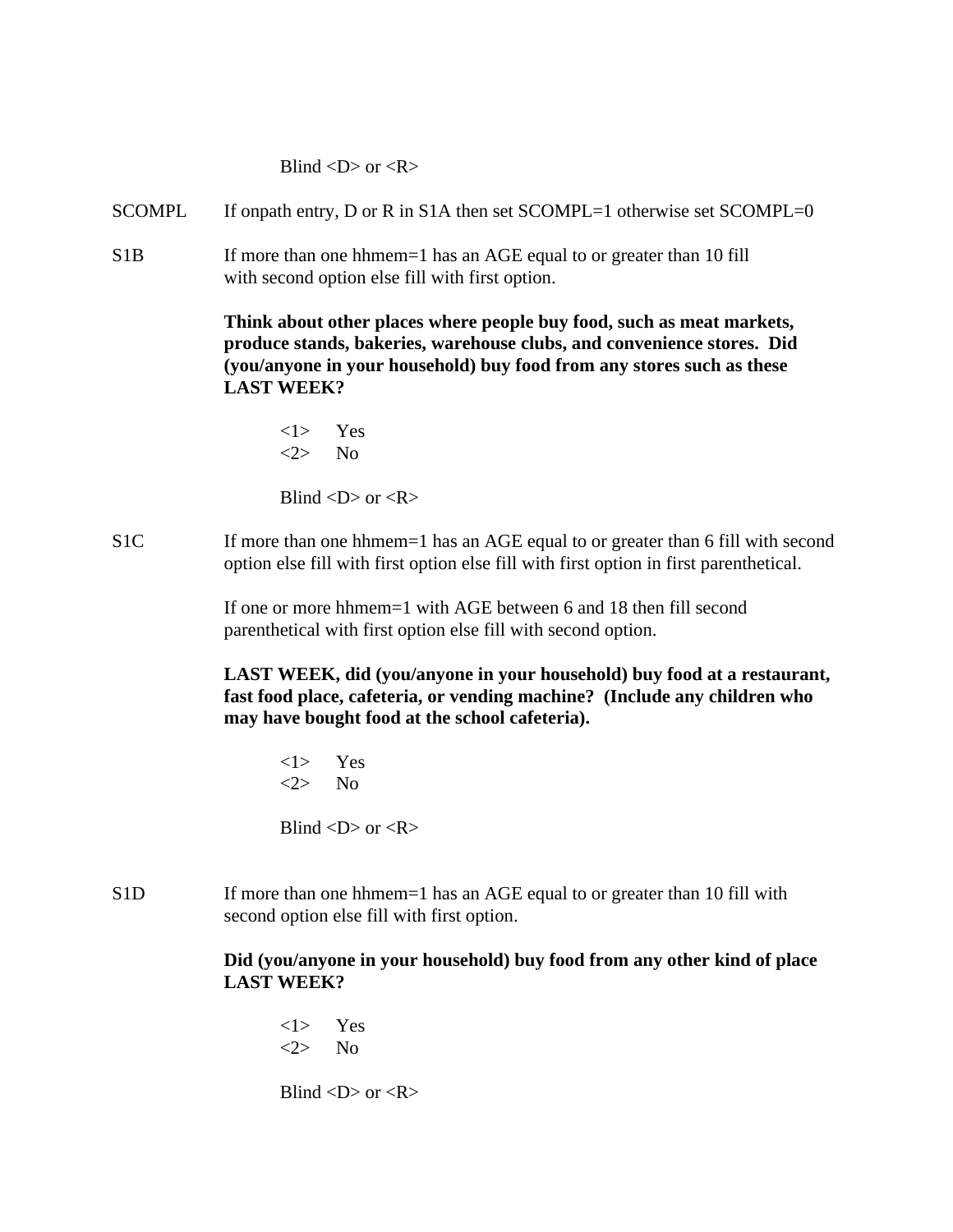| <b>SCKA</b>                    | If onpath entry of $\langle 2 \rangle$ , $\langle D \rangle$ or $\langle R \rangle$ in S1A, S1B, S1C and S1D then skip to S8<br>else go to Slead.                                                                                         |
|--------------------------------|-------------------------------------------------------------------------------------------------------------------------------------------------------------------------------------------------------------------------------------------|
| <b>SLEAD</b>                   | Now I'm going to ask you about the ACTUAL amount you spent on food<br>LAST WEEK in all the places where you bought food. Then, since LAST<br>WEEK may have been unusual for you, I will ask about the amount you<br><b>USUALLY</b> spend. |
|                                | <p> Proceed</p>                                                                                                                                                                                                                           |
| <b>SCKB</b>                    | If onpath entry of $\langle 1 \rangle$ in S1A then ask S2 else skip to SCKC.                                                                                                                                                              |
| S <sub>2</sub>                 | If more than one hhmem=1 has an AGE equal to or greater than 10 fill with<br>second option else fill with first option.                                                                                                                   |
|                                | If POOR=2 then fill second parenthetical with first option else fill with second<br>option.                                                                                                                                               |
|                                | How much did (you/your household) ACTUALLY spend at supermarkets and<br>grocery stores LAST WEEK (including any purchases made with food stamps)?                                                                                         |
|                                | ENTER X IF RESPONDENT CAN ONLY GIVE RANGE                                                                                                                                                                                                 |
|                                | $$-.00$                                                                                                                                                                                                                                   |
| S <sub>2</sub> CK              | If entry of X in S2 goto S2CK1 else store entry in S2O. If S2O is between \$1.00<br>and \$450.00 go to S3 else if S2O is equal to D or R go to SCKC otherwise go to<br>S <sub>2</sub> RC.                                                 |
| S <sub>2</sub> CK <sub>1</sub> | ********************DO NOT READ RESPONDENT*****************                                                                                                                                                                               |
|                                | Enter range reported by respondent                                                                                                                                                                                                        |
|                                | $\frac{1}{2}$ .00 to $\frac{1}{2}$ .00                                                                                                                                                                                                    |
| S <sub>2</sub> R <sub>G</sub>  | Add the entries in S2CK1 and divide by 2. Store the answer in S2O. If S2O is<br>between \$1.00 and \$450.00 go to S3 otherwise go to S2RC.                                                                                                |
| S <sub>2</sub> RC              | ******************DO NOT ASK THE RESPONDENT********************                                                                                                                                                                           |
|                                | AMOUNT SPENT RECORDED AS: (entry in S2O)                                                                                                                                                                                                  |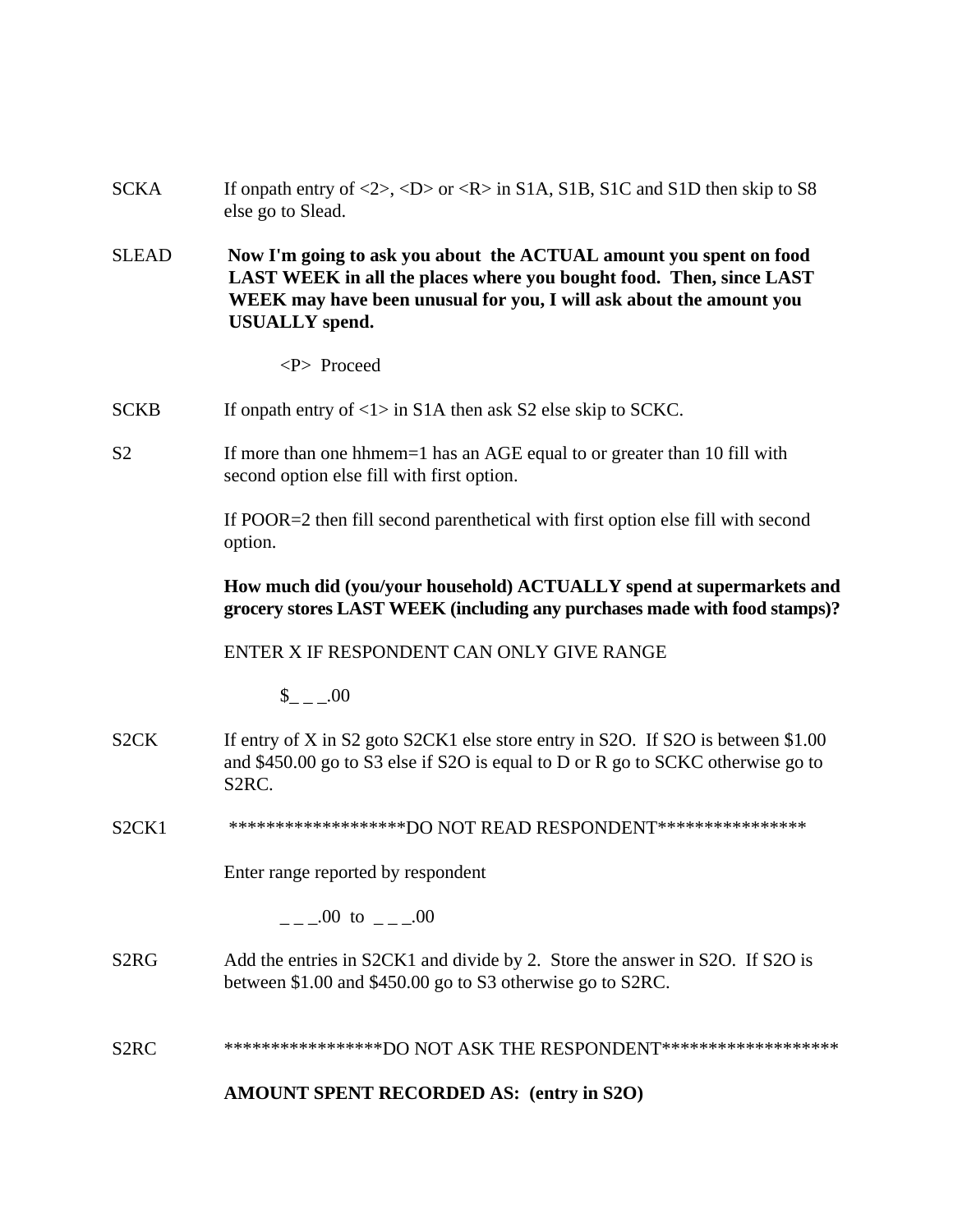# **IS THIS ENTRY CORRECT?**

 $\langle 1 \rangle$  YES (go to S3)

 $\langle 2 \rangle$  NO (go to S2COR)

S2COR \*\*\*\*\*\*\*\*\*\*\*\*\*\*\*\*DO NOT ASK THE RESPONDENT\*\*\*\*\*\*\*\*\*\*\*\*\*\*\*\* INCORRECT ENTRY WAS RECORDED AS: (entry in S2O) CORRECT ENTRY IS: \$ .00 (store entry in S2O) S3 If more than one hhmem=1 has an AGE equal to or greater than 10 fill first parenthetical with second option else fill with first. **How much of the (fill with S2O) was for non-food items, such as pet food, paper products, detergents, or cleaning supplies?** ENTER X IF RESPONDENT CAN ONLY GIVE RANGE  $_{- -1.00}$ Blind  $\langle D \rangle$  or  $\langle R \rangle$ S3CK If entry of X in S3 goto S3CK2 else store entry in S3O. Do not allow entry in S3O to be greater than entry in S2O. If S3O is between \$1.00 and \$100.00 or <D> or <R> go to SCKC otherwise go to S3RC. S3CK2 \*\*\*\*\*\*\*\*\*\*\*\*\*\*\*\*\*DO NOT READ TO RESPONDENT\*\*\*\*\*\*\*\*\*\*\*\*\*\*\*\*\*\*\*\* Enter range reported by respondent  $\mu$  =  $\mu$  00 to  $\mu$  =  $\mu$  00 S3RG Add the entries in S3CK2 and divide by 2. Store the answer in S3O. Do not allow entry in S3O to be greater than entry in S2O. If S3O is between \$1.00 and \$100.00 go to SCKC otherwise go to S3RC. S3RC \*\*\*\*\*\*\*\*\*\*\*\*\*DO NOT ASK THE RESPONDENT\*\*\*\*\*\*\*\*\*\*\*\*\*\*\*\*\*\*\*\*\*\*

> AMOUNT SPENT RECORDED AS: (entry in S3O) IS THIS ENTRY CORRECT?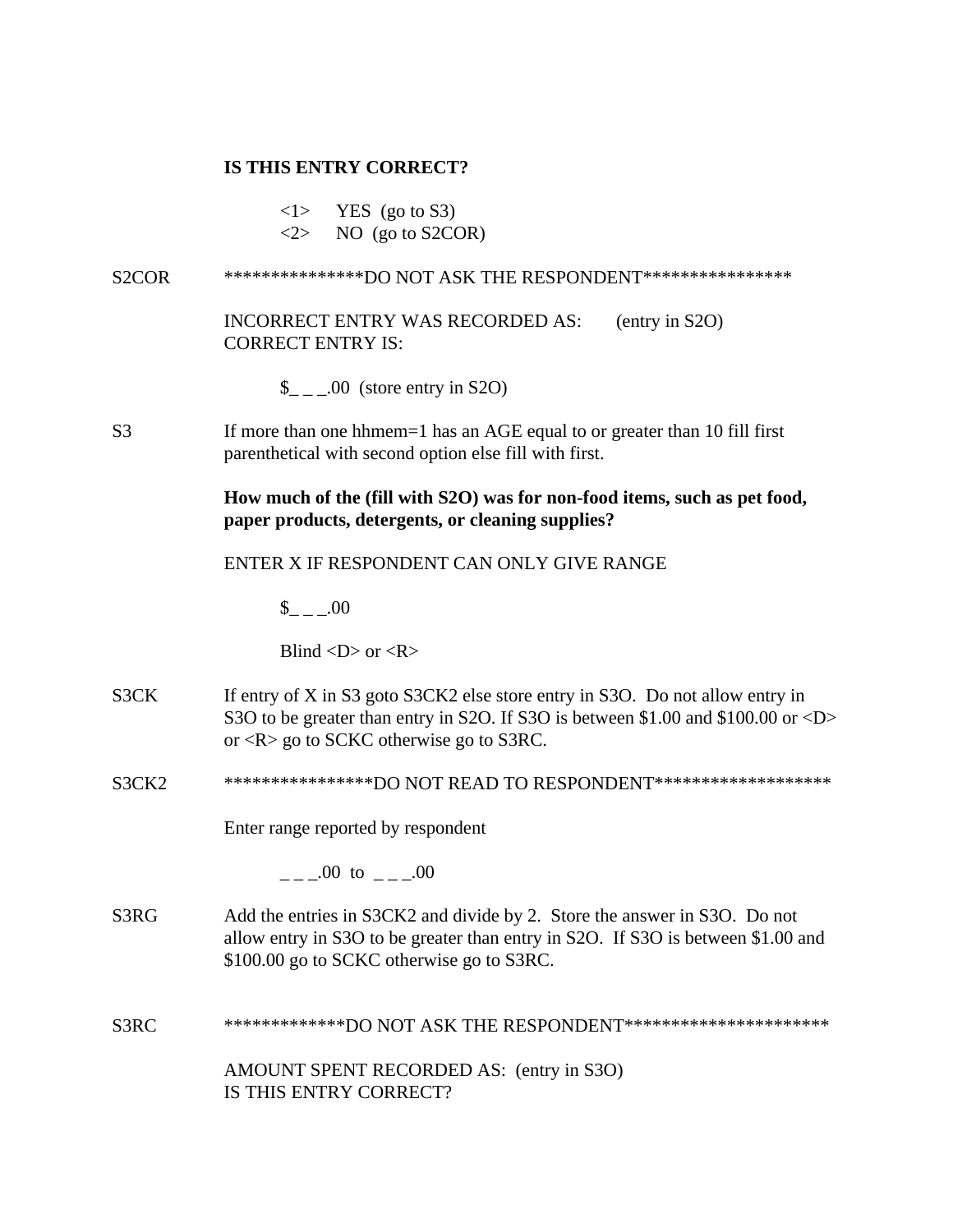- $\langle 1 \rangle$  YES (go to SCKC)
- $\langle 2 \rangle$  NO (go to S3COR)

## S3COR \*\*\*\*\*\*\*\*\*\*\*\*\*\*\*\*DO NOT ASK THE RESPONDENT\*\*\*\*\*\*\*\*\*\*\*\*\*\*\*\*\*\*\*

# INCORRECT ENTRY WAS RECORDED AS: (entry in S3O) CORRECT ENTRY IS:

 $\frac{1}{2}$  \_\_00 (store entry in S3O)

Do not allow entry in S3O to be greater than entry in S2O.

- SCKC If onpath entry of  $\langle 1 \rangle$  in S1B then ask S4 else skip to SCKD.
- S4 If more than one hhmem=1 has an AGE equal to or greater than 10 fill with second option else fill with first option.

If POOR=2 then fill second parenthetical with first option else fill with second option.

**How much did (you/your household) spend at stores such as meat markets, produce stands, bakeries, warehouse clubs, and convenience stores LAST WEEK (including any purchases made with food stamps)?**

### ENTER X IF RESPONDENT CAN ONLY GIVE RANGE

 $\$\,$  .00

Blind  $\langle D \rangle$  or  $\langle R \rangle$  go to SCKD

- S4CK If entry of X in S4 go to S4CK1 else store entry in S4O. If S4O is between \$1.00 and \$150.00 go to S5 else if S4O is D or R go to SCKD otherwise go to S4RC.
- S4CK1 \*\*\*\*\*\*\*\*\*\*\*\*\*\*\*\*\*DO NOT READ TO RESPONDENT\*\*\*\*\*\*\*\*\*\*\*\*\*\*\*\*\*\*\*\*\*

Enter range reported by respondent

 $.00 \text{ to } 0.00$ 

S4RG Add the entries in S4CK1 and divide by 2. Store the answer in S4O. If S4O is between \$1.00 and \$150.00 go to S5 otherwise go to S4RC.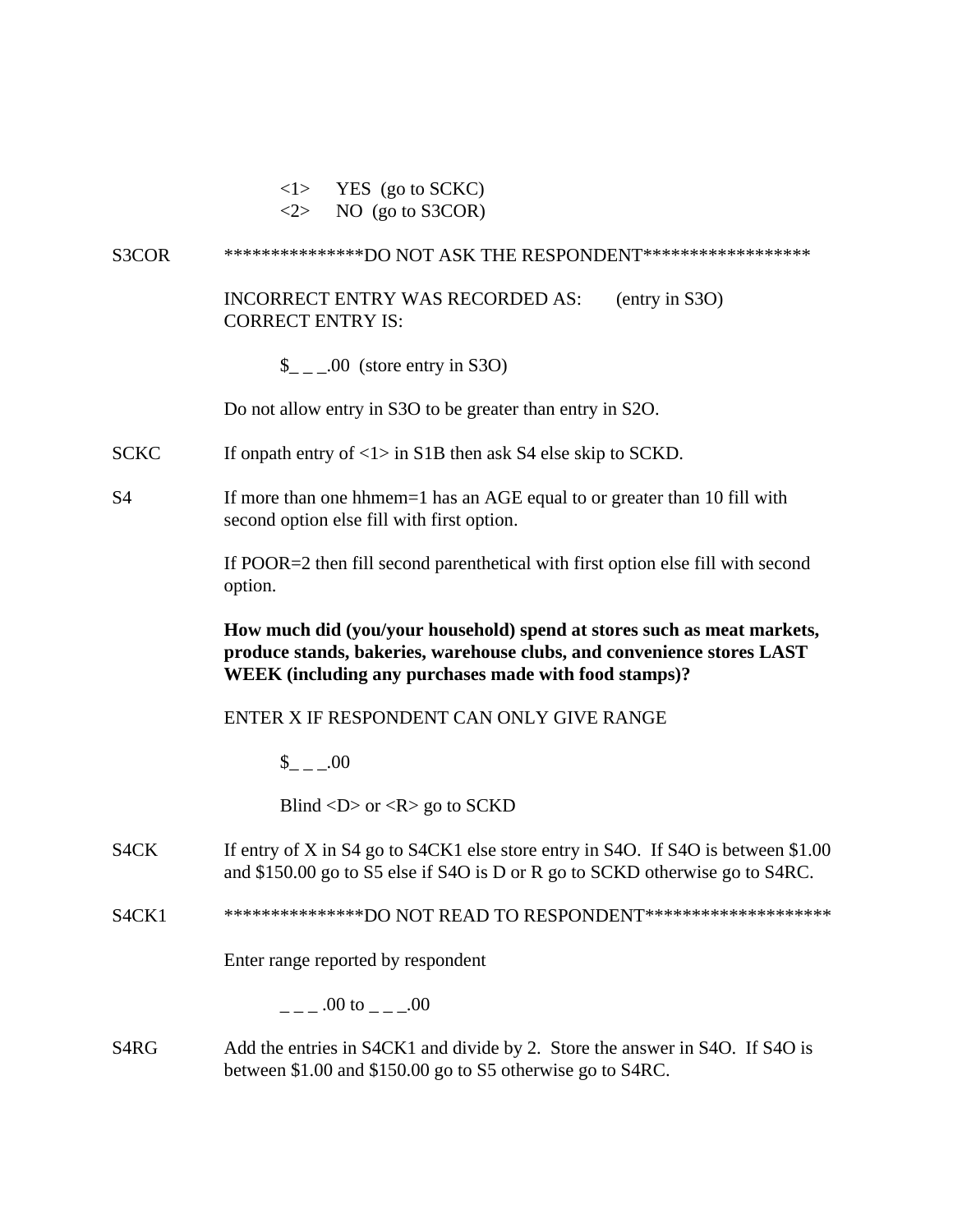S4RC \*\*\*\*\*\*\*\*\*\*\*\*\*\*\*\*\*DO NOT READ TO RESPONDENT\*\*\*\*\*\*\*\*\*\*\*\*\*\*\*\*\*\*

AMOUNT SPENT RECORDED AS: (entry in S4O) IS THIS ENTRY CORRECT?

> $\langle$ 1> Yes (go to S5)  $\langle 2 \rangle$  No (go to S4COR)

#### S4COR \*\*\*\*\*\*\*\*\*\*\*\*\*\*\*DO NOT READ TO RESPONDENT\*\*\*\*\*\*\*\*\*\*\*\*\*\*\*\*\*\*\*\*

INCORRECT ENTRY WAS RECORDED AS: (entry in S4O) CORRECT ENTRY IS:

 $\frac{\S}{\S}$  \_ \_ .00 (store entry in S4O)

# S5 **How much of the \$(fill with S4O) was for nonfood items, such as pet food, paper products, detergents, or cleaning supplies?**

# ENTER X IF RESPONDENT CAN ONLY GIVE RANGE

 $$ 00$ 

Blind  $\langle D \rangle$  or  $\langle R \rangle$ 

- S5CK If entry of X in S5 goto S5CK1 else store entry in S5O. Do not allow entry in S5O to be greater than entry in S4O. If S5O is between \$1.00 and \$100.00 or D or R go to SCKD else go to S5RC
- S5CK1 \*\*\*\*\*\*\*\*\*\*\*\*\*\*\*\*DO NOT ASK THE RESPONDENT\*\*\*\*\*\*\*\*\*\*\*\*\*\*\*\*\*\*

Enter range reported by respondent

 $\frac{1}{2} - 0.00 \text{ to } \frac{1}{2} - 0.00$ S5RG Add the entries in S5CK1 and divide by 2. Store the answer in S5O. Do not allow entry in S5O to be greater than entry in S4O. If S5O is between \$1.00 and \$100.00 go to SCKD else go to S5RC.

S5RC \*\*\*\*\*\*\*\*\*\*\*\*\*\*\*DO NOT ASK THE RESPONDENT\*\*\*\*\*\*\*\*\*\*\*\*\*\*\* AMOUNT SPENT RECORDED AS : (entry in S5O) IS THIS ENTRY CORRECT?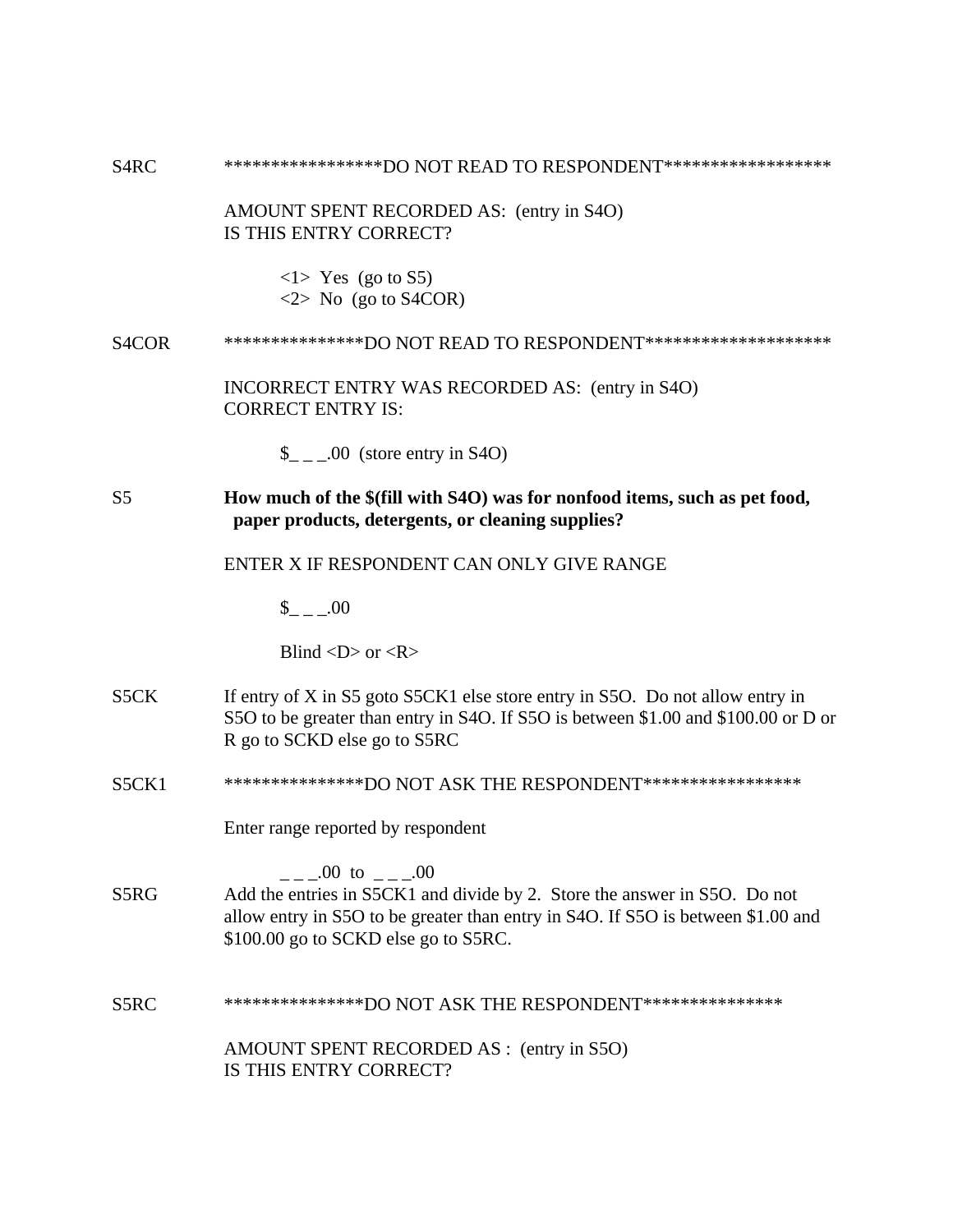$\langle 1 \rangle$  Yes (go to SCKD)  $\langle 2 \rangle$  No (go to S5COR)

S5COR \*\*\*\*\*\*\*\*\*\*\*\*\*\*\*\*DO NOT ASK THE RESPONDENT\*\*\*\*\*\*\*\*\*\*\*\*\*\*\*\*\*\*\*\*

INCORRECT ENTRY WAS RECORDED AS: (entry in S5O) CORRECT ENTRY IS:

 $\frac{1}{2}$  \_ \_00 (store entry in S5O)

Do not allow entry in S5O to be greater than entry in S4O.

SCKD If entry of  $\langle 1 \rangle$  in S1C then ask S6 else skip to SCKE

S6 If more than one hhmem=1 has an AGE equal to or greater than 10 fill with second option else fill with first option.

## **How much did (you/your household) spend for food at restaurants, fast food places, cafeterias, and vending machines LAST WEEK?**

ENTER X IF RESPONDENT CAN ONLY GIVE RANGE

 $\frac{\text{I}}{\text{I}} = 0.00$ 

Blind  $\langle D \rangle$  or  $\langle R \rangle$ 

- S6CK If entry of X in S6 goto S6CK1 else store entry in S6O. If S6O is between \$1.00 and \$200.00 or D or R go to SCKE else go to S6RC.
- S6CK1 \*\*\*\*\*\*\*\*\*\*\*\*\*\*\*\*DO NOT ASK THE RESPONDENT\*\*\*\*\*\*\*\*\*\*\*\*\*\*\*\*\*\* Enter range reported by respondent

 $\mu$  =  $\mu$  00 to  $\mu$  =  $\mu$  00 S6RG Add the entries in S6CK1 and divide by 2. Store the answer in S6O. If S6O is between \$1.00 and \$200.00 go to SCKE else go to S6RC.

S6RC \*\*\*\*\*\*\*\*\*\*\*\*\*\*\*\*DO NOT ASK THE RESPONDENT\*\*\*\*\*\*\*\*\*\*\*\*\*\*\*\*\* AMOUNT SPENT RECORDED AS : (entry in S6O) IS THIS ENTRY CORRECT?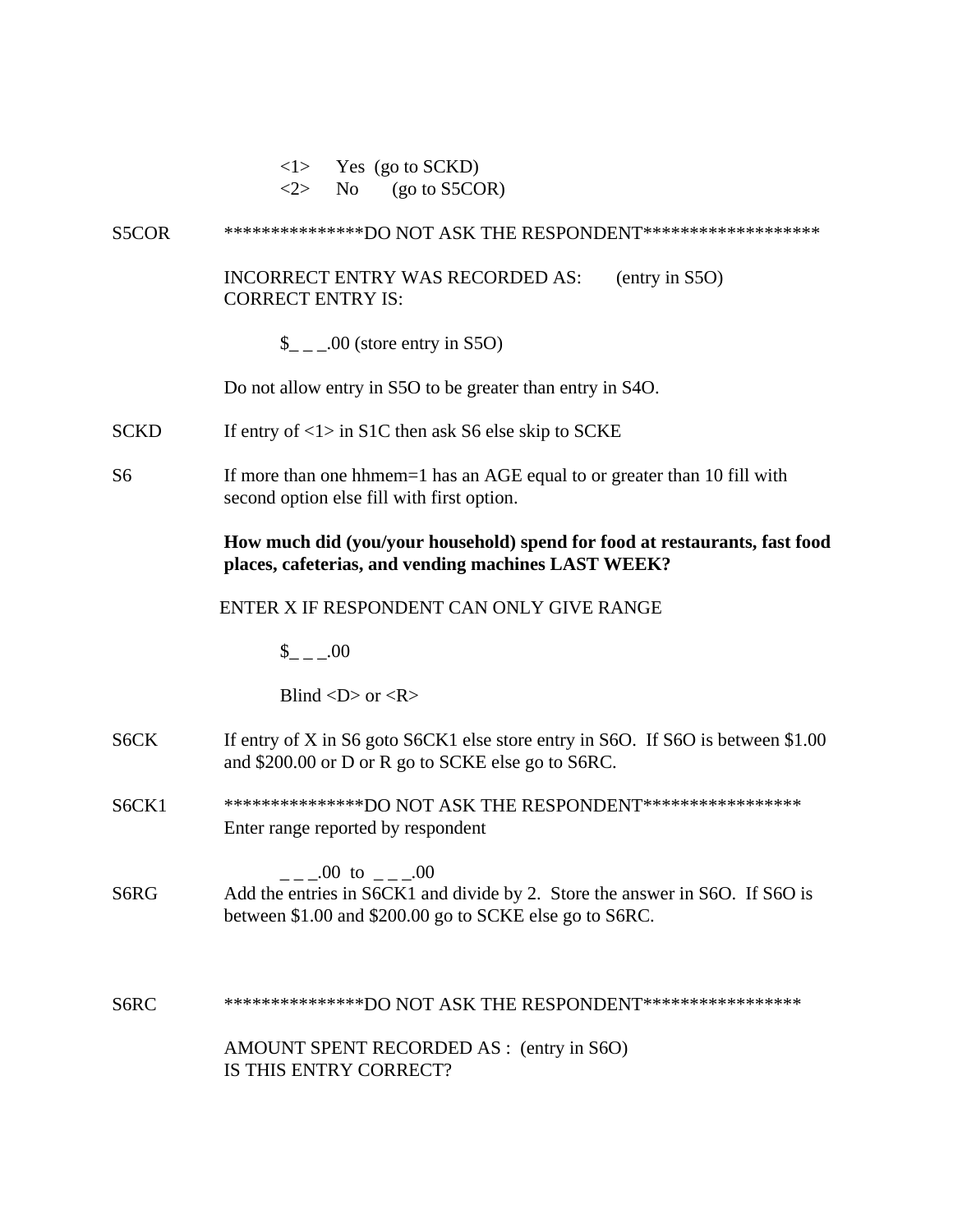| $\langle 1 \rangle$ |  | Yes (go to SCKE) |
|---------------------|--|------------------|
|                     |  |                  |

 $\langle 2 \rangle$  No (go to S6COR)

# S6COR \*\*\*\*\*\*\*\*\*\*\*\*\*\*\*DO NOT ASK THE RESPONDENT\*\*\*\*\*\*\*\*\*\*\*\*\*\*\*\*\*\*\*\*\*

INCORRECT ENTRY WAS RECORDED AS: (entry in S6O) CORRECT ENTRY IS:

 $\frac{1}{2}$  \_ \_00 (store entry in S6O)

- SCKE If entry of  $\langle 1 \rangle$  in S1D then ask S7 else skip to SCKF.
- S7 If more than one hhmem=1 has an AGE equal to or greater than 10 fill with second option else fill with first option.

# **How much did (you/your household) spend for food at any other kind of place LAST WEEK?**

# ENTER X IF RESPONDENT CAN ONLY GIVE RANGE

 $_{- -1.00}$ 

Blind  $\langle D \rangle$  or  $\langle R \rangle$ 

- S7CK If entry of X in S7 goto S7CK1 else store entry in S7O. If S7O is between \$1.00 and \$150.00 or equal to D or R goto SCKF otherwise go to S7RC.
- S7CK1 \*\*\*\*\*\*\*\*\*\*\*\*\*\*\*\*\*\*\*DO NOT READ TO RESPONDENT\*\*\*\*\*\*\*\*\*\*\*\*\*\*\*\*\*\*

Enter range reported by respondent

 $---00$  to  $---00$ 

- S7RG Add the entries in S7CK1 and divide by 2. Store the answer in S7O. If S7O is between \$1.00 and \$150.00 go to SCKF otherwise go to S7RC.
- S7RC \*\*\*\*\*\*\*\*\*\*\*\*\*\*DO NOT ASK THE RESPONDENT\*\*\*\*\*\*\*\*\*\*\*\*\*\*\*\*\*\*\*\*\*\*\*

AMOUNT SPENT RECORDED AS: (entry in S7O) IS THIS ENTRY CORRECT?

 $\langle 1 \rangle$  YES (go to SCKF)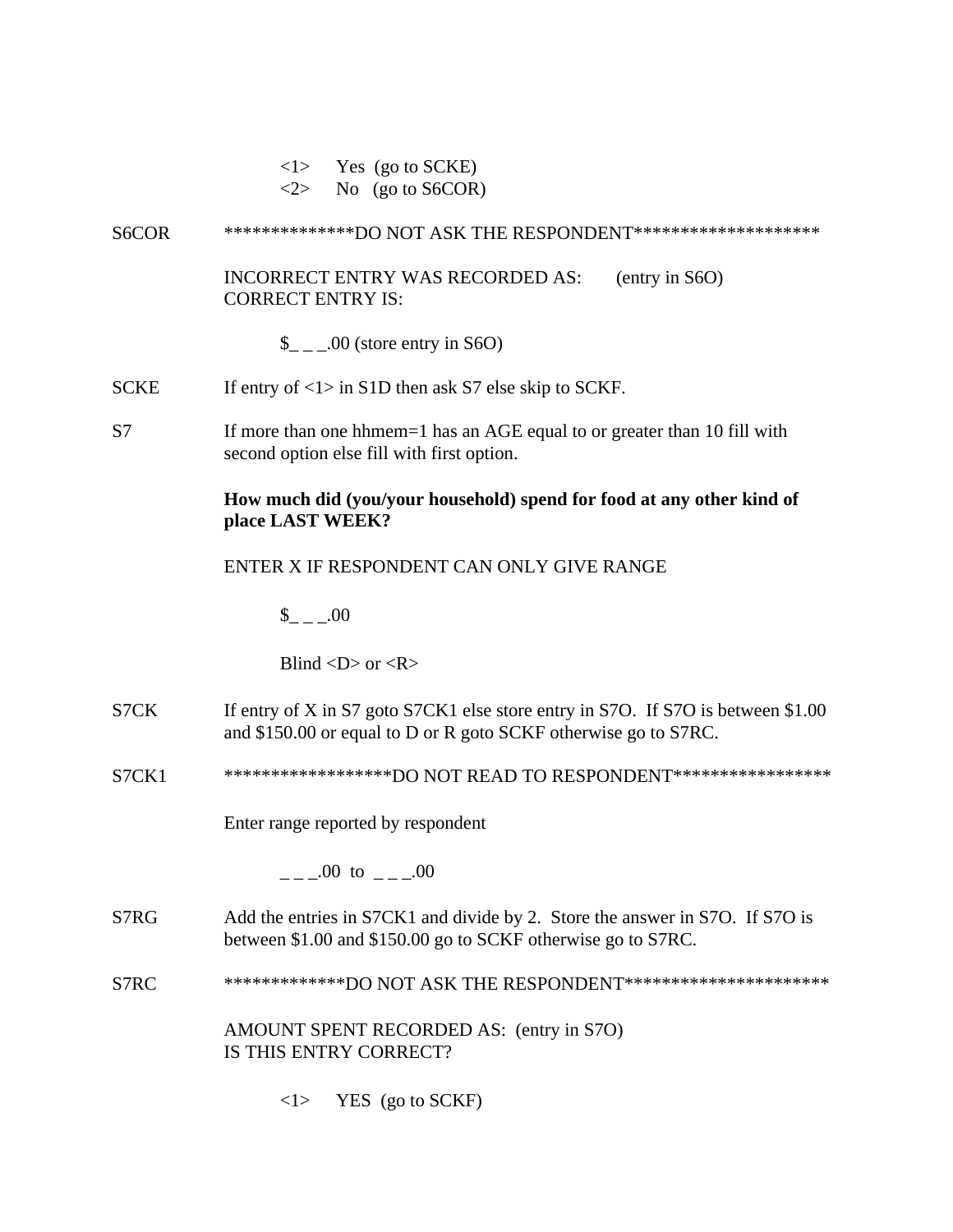### $\langle 2 \rangle$  NO (go to S7COR)

#### S7COR \*\*\*\*\*\*\*\*\*\*\*\*\*\*DO NOT ASK THE RESPONDENT\*\*\*\*\*\*\*\*\*\*\*\*\*\*\*\*\*\*\*

INCORRECT ENTRY WAS RECORDED AS: (entry in S7O) CORRECT ENTRY IS:

 $\frac{\text{I}}{\text{I}}$  \_ \_.00 (store entry in S7O)

- SCKF If any amounts 0 or over in S2O, S4O, S6O or S7O then add together and store in SFDAMT. If any amounts 0 or over in S3O or S5O, then add these together and store in SNFAMT. Subtract SNFAMT from SFDAMT and store the result in .O.
- S8 If (entry of D or R in S2, S4, S6, and S7) or (S8O equals 0) or (onpath entry of  $\langle 2 \rangle$ ,  $\langle D \rangle$ , or  $\langle R \rangle$  in S1A, S1B, S1C and S1D) then fill first parenthetical with first option else fill with second option.

If more than one hhmem=1 has an AGE equal to or greater than 10 fill remaining parentheticals with second option else fill with first.

If POOR= 2 fill last parenthetical with first option else fill with second option.

**(Let's see, it seems that (you/your household) did not buy any food LAST WEEK. /Let's see, (you/your household) spent about (fill with S8O) on food LAST WEEK.) Now think about how much (you/your household) USUALLY (spend/spends). How much (do you/does your household) USUALLY spend on food at all the different places we've been talking about IN A WEEK? (Please include any purchases made with food stamps). Do not include nonfood items such as pet food, paper products, detergent or cleaning supplies.**

### ENTER X IF RESPONDENT CAN ONLY GIVE A RANGE

 $\frac{\S}{g}$  \_ \_ \_ \_ \_ 00

Blind  $\langle D \rangle$  or  $\langle R \rangle$ 

# S8CK If entry of X in S8 goto S8CK1 else store entry in S8OU. If S8OU is between \$1.00 and \$450.00 or equal to D or R go to S9 otherwise go to S8RC.

S8CK1 \*\*\*\*\*\*\*\*\*\*\*\*\*\*\*\*\*\*\*\*\*\*\*\*\*\*\*\*\*\*DO NOT READ TO RESPONDENT\*\*\*\*\*\*\*\*\*\*\*\*\*\*\*\*\*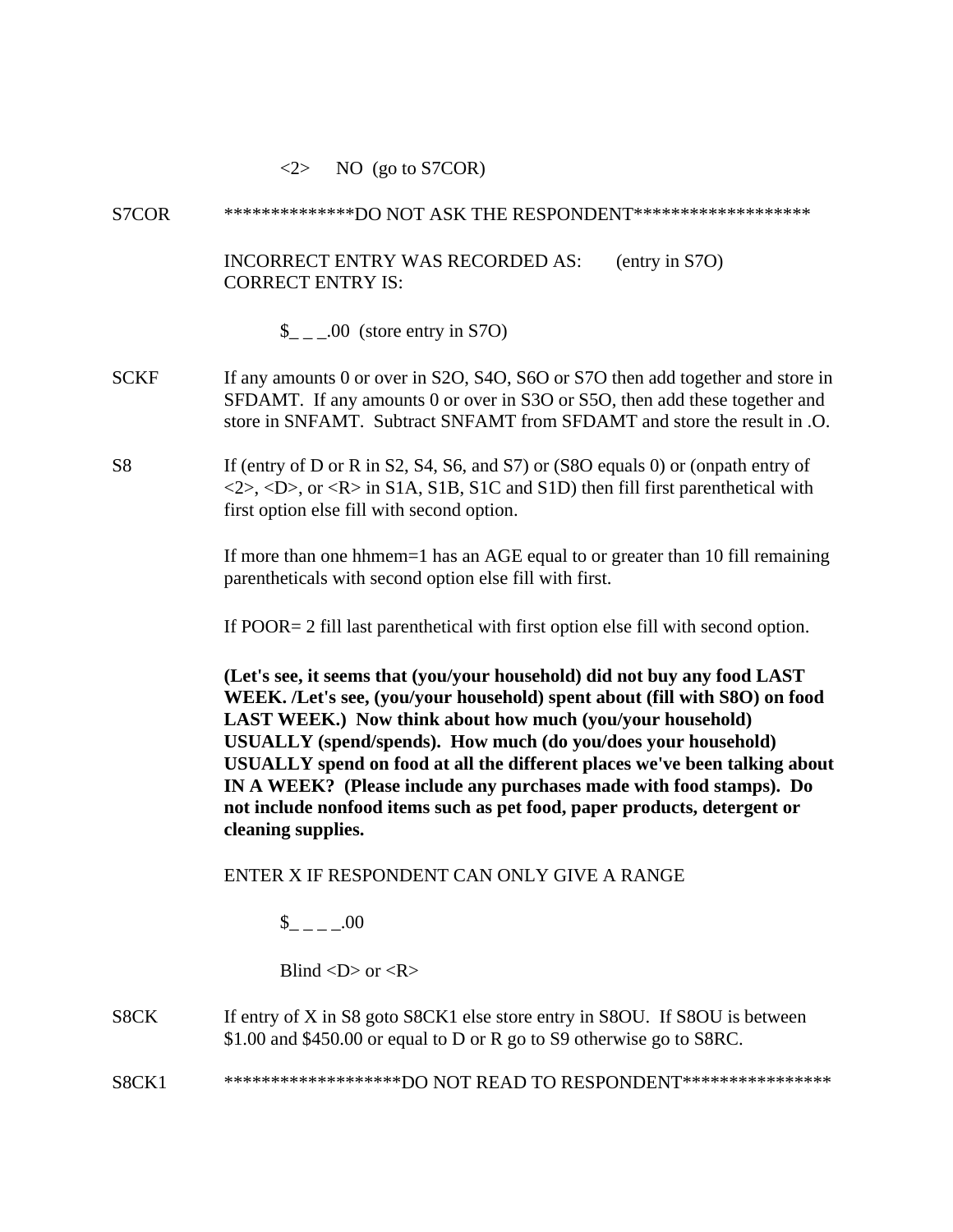Enter range reported by respondent

 $\$\qquad 00 \text{ to } \$$  .00

- 8RG Add the entries in S8CK1 and divide by 2. Store the answer in S8OU. If S8OU is between \$1.00 and \$450.00 go to S9 otherwise go to S8RC.
- S8RC \*\*\*\*\*\*\*\*\*\*\*\*\*DO NOT ASK THE RESPONDENT\*\*\*\*\*\*\*\*\*\*\*\*\*\*\*\*\*\*\*\*

AMOUNT SPENT RECORDED AS: (entry in S8OU) IS THIS ENTRY CORRECT?

- $\langle 1 \rangle$  Yes (go to S9)  $\langle 2 \rangle$  No (go to S8COR)
- S8COR \*\*\*\*\*\*\*\*\*\*\*\*\*DO NOT ASK THE RESPONDENT\*\*\*\*\*\*\*\*\*\*\*\*\*\*\*\*\*\*\*\*\*\*\*

INCORRECT ENTRY WAS RECORDED AS: (entry in S8OU) CORRECT ENTRY IS:

 $\$\quad .00$ 

### II. FOOD PROGRAM PARTICIPATION

S9 **People do different things when they are running out of money for food in order to make their food or their food money go further.**

> **In the last 12 months, since December of last year, did you ever run short of money and try to make your food or your food money go further?**

<1> Yes (SKIP TO SP1)  $<$ 2 > No (SKIP to SP1CK)

Blind  $\langle D \rangle$  or  $\langle R \rangle$  skip to SP1

**-**------------------------------------------------------------

SP1CK If POOR=2 skip to SS1 else ask SP1.

-------------------------------------------------------------

SP1 If hhnum=1 fill with first option else fill with second.

**In the past 12 months, since December of last year, did (you/anyone in this household) get food stamp benefits that is, either food stamps or a food-**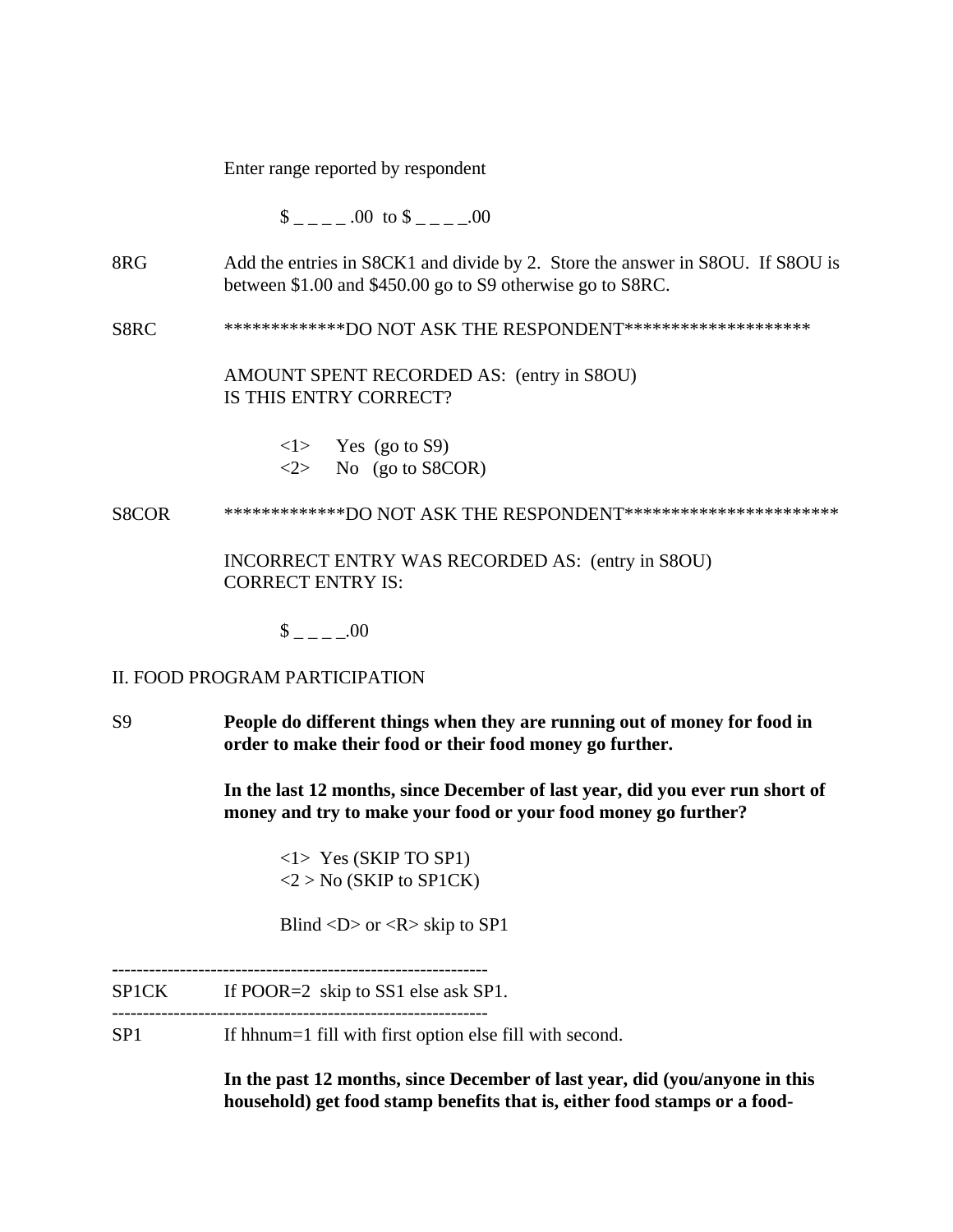## **stamp benefit card?**

<1> Yes (Ask SP2) <2> No (SKIP TO SP5CK)

Blind <D> or <R> skip to SP5CK

SP2 If hhnum=1 fill with first option else fill with second.

**In what month did (you/your household) last receive food stamp benefits?**

|                 | SP <sub>2</sub> M                                        | Month                                                                  |  |
|-----------------|----------------------------------------------------------|------------------------------------------------------------------------|--|
|                 | Otherwise, go to SP3]                                    | [If Month is November or December, ask Date.]                          |  |
|                 |                                                          | Blind <d> or <r> <math>(R &gt; S)</math> (SKIP TO SP3)</r></d>         |  |
|                 | SP <sub>2</sub> D                                        | $\left\langle -1 - 31 \right\rangle$                                   |  |
|                 | Blind $\langle D \rangle$ or $\langle R \rangle$         |                                                                        |  |
| SP <sub>3</sub> | If hhnum=1 fill with first option else fill with second. |                                                                        |  |
|                 | got food stamp benefits)?                                | How much did (you/your household) receive in (MONTH/ the last time you |  |

 $\frac{1}{2}$  =  $-$  .00

Blind  $\langle D \rangle$  or  $\langle R \rangle$ 

-------------------------------------------------------------

SP3CK Store entry in SP3O. If SP3O is between \$1.00 and \$700.00 go to SP4 otherwise go to SP3RC.

SP3RC \*\*\*\*\*\*\*\*\*\*\*\*\*\*DO NOT ASK THE RESPONDENT\*\*\*\*\*\*\*\*\*\*\*\*\*\*

 AMOUNT RECEIVED RECORDED AS: (entry in SP3O) IS THIS ENTRY CORRECT?

> $\langle$ 1> YES (go to SP4) <2> NO (go to SP3COR)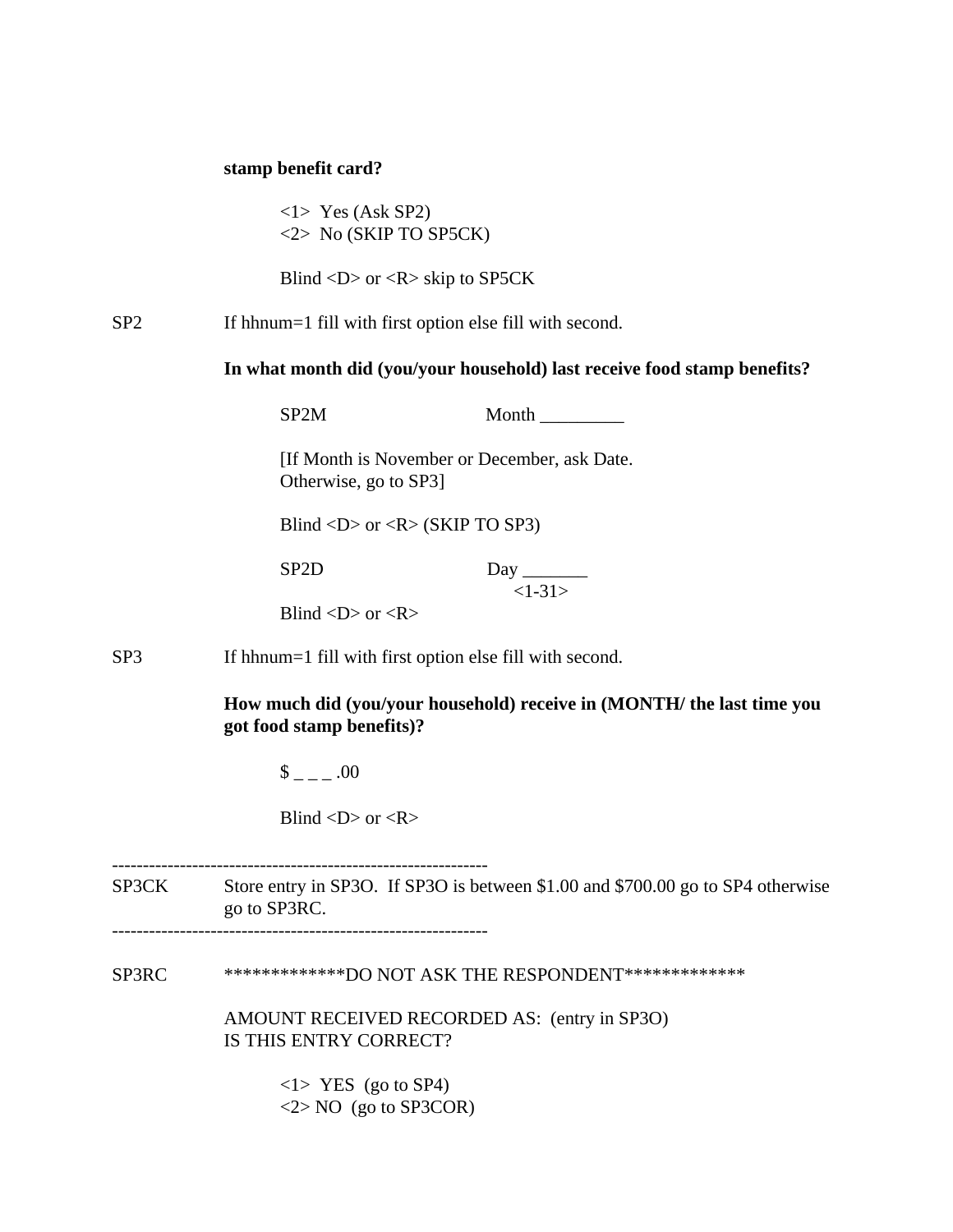#### SP3COR \*\*\*\*\*\*\*\*\*\*\*DO NOT ASK THE RESPONDENT\*\*\*\*\*\*\*\*\*\*\*\*\*

INCORRECT ENTRY WAS RECORDED AS: (entry in SP3O) CORRECT ENTRY IS:

 $\_{$   $\_\_$   $\_\_$  00 (store entry in SP3O)

Items SP3 through SP3COR go into making the out variable SP3O. This is the amount received in food stamp benefits.

SP4 If hhnum=1 fill first, second, and fourth parenthetical with first option else fill with second.

> If valid response to MONTH, fill third parenthetical with first option, else fill with second.

# **(In MONTH did (you/your household) get its food stamp benefits as (The last time your household) got food stamp benefits were they) paper food stamps or a plastic EBT benefit card?**

<1> \_\_\_\_\_ paper food stamps <2> \_\_\_\_\_ plastic EBT benefit card

Blind  $\langle D \rangle$  or  $\langle R \rangle$ 

SP5CK IF HHMEM=1 and AGE is 60 years old or older of anyone in the household ask SP5 else skip to SP6CK.

-------------------------------------------------------------

SP5 If more than one person in household fill with second option, else fill with first option.

> **During the past 30 days, did (you/ anyone in the household) receive any meals delivered to the home from community programs, "Meals on Wheels," or any other programs?**

<1> Yes <2> No

Blind  $\langle D \rangle$  or  $\langle R \rangle$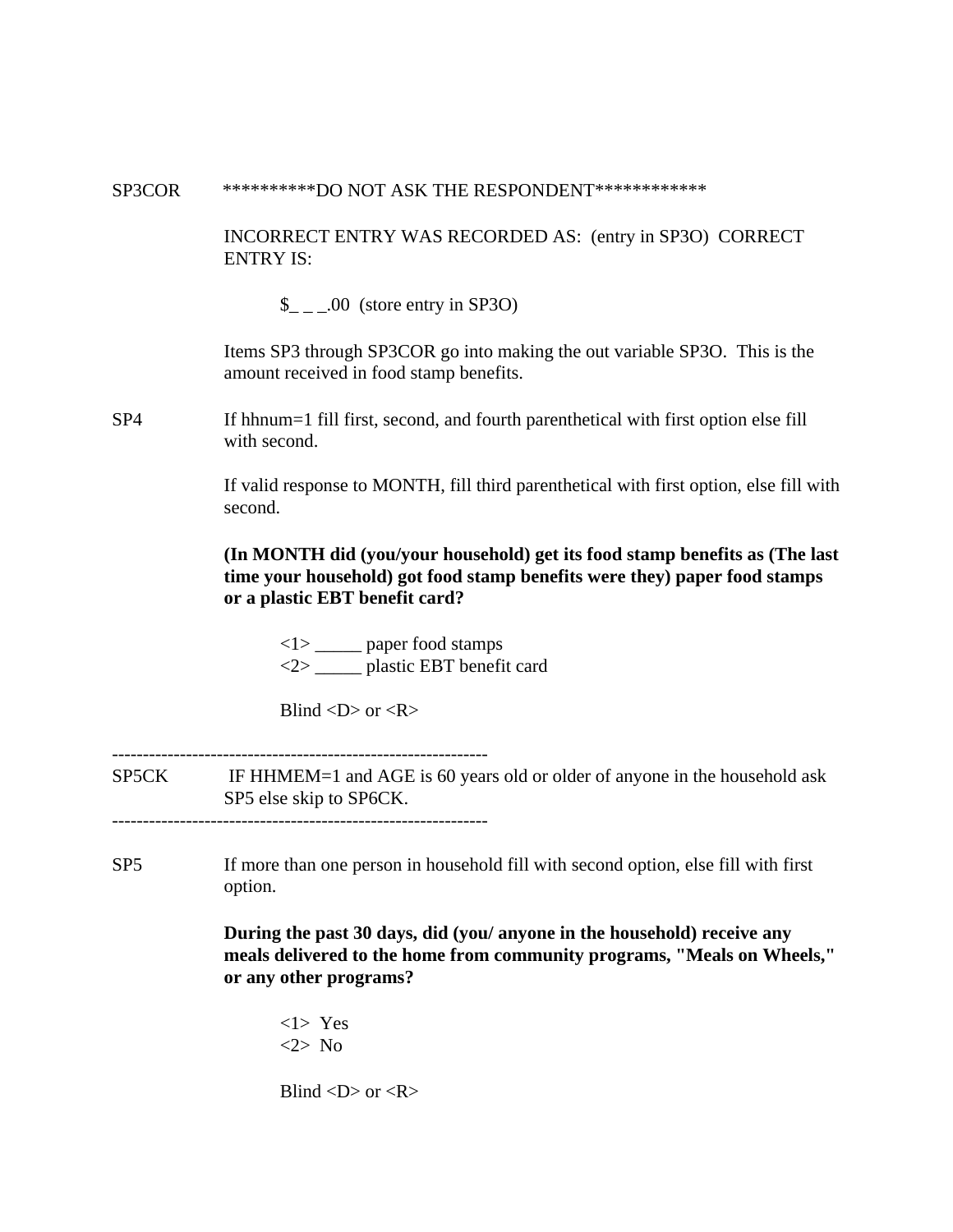SP5A If more than one person in household fill with second option, else fill with first option.

> **During the past 30 days, did (you/anyone in the household) go to a community program or senior center to eat prepared meals?**

> > <1> Yes <2> No

Blind  $\langle D \rangle$  or  $\langle R \rangle$ 

SP6CK If HHMEM=1 and AGE is 5 THROUGH 18 for anyone in the household ask SP6 else skip to SP7ACK. -------------------------------------------------------------

SP6 If only 1 child between 5 and 18 years old fill with "your child" else fill with second option.

> **During the past 30 days, did (your child/any children in the household between 5 and 18 years old) receive free or reduced-cost lunches at school?**

<1> Yes <2> No (SKIP TO SP7ACK)

Blind <D> or <R> SKIP TO SP7ACK

SP7 If only 1 child between 5 and 18 years old fill with "your child" else fill with second option.

> **During the past 30 days, did (your child/any children in the household) receive free or reduced-cost breakfasts at school?**

<1> Yes <2> No

-----------------------------------------------------------

Blind  $\langle D \rangle$  or  $\langle R \rangle$ 

SP7ACK If HHMEM=1 and AGE is less than 13 for anyone in the household ask SP7A else skip to SP8CK.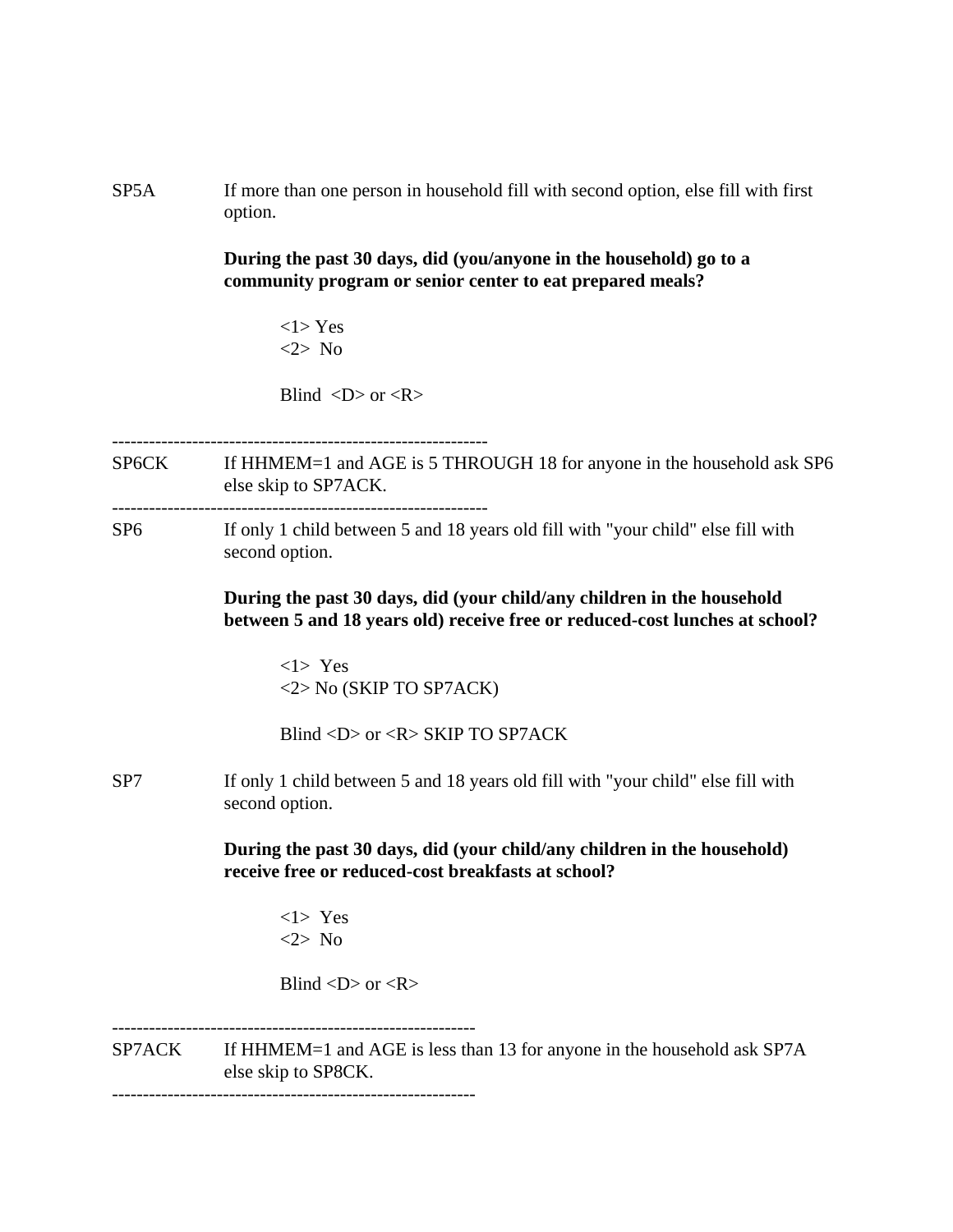SP7A If only 1 child under age 13 fill with first option else fill with second option

**During the past 30 days, did (your child/any children in the household) receive free or reduced-cost food at a day-care or Head Start program?**

**<**1> Yes <2> No

Blind  $\langle D \rangle$  or  $\langle R \rangle$ 

-------------------------------------------------------------

- SP8CK If  $[(SEX=2 \text{ and } AGE = 15-45) \text{ OR } (AGE<5)]$  and HHMEM=1 for anyone in the household then ask SP8 else skip to SS1. -------------------------------------------------------------
- SP8 If  $[(SEX=2 \text{ and } AGE=15-45) \text{ and } (AGE<5)]$  then fill second option else if  $(SEX = 2$  and  $AGE = 15-45)$  and (no  $AGE < 5$ ) then fill first option else fill third option.

**During the past 30 days, did any (women/women or children/children/women and children) in this household get food through the WIC program?**

<1> Yes <2> No (SKIP TO SS1)

Blind  $\langle D \rangle$  or  $\langle R \rangle$  (SKIP TO SS1)

SP9 If (SEX=2 and AGE=15-45) and (AGE<5) then fill second option else if (SEX=2 and AGE=15-45) and (no AGE<5) then fill first option else fill third option.

> **How many (women/women or children/children/women and children) in the household got WIC foods?**

Number  $\blacksquare$ 

Blind  $\langle D \rangle$  or  $\langle R \rangle$ 

-------------------------------------------------------------

III.. CONCERN ABOUT FOOD SUFFICIENCY

**The next questions are about the food eaten in your household in the last 12**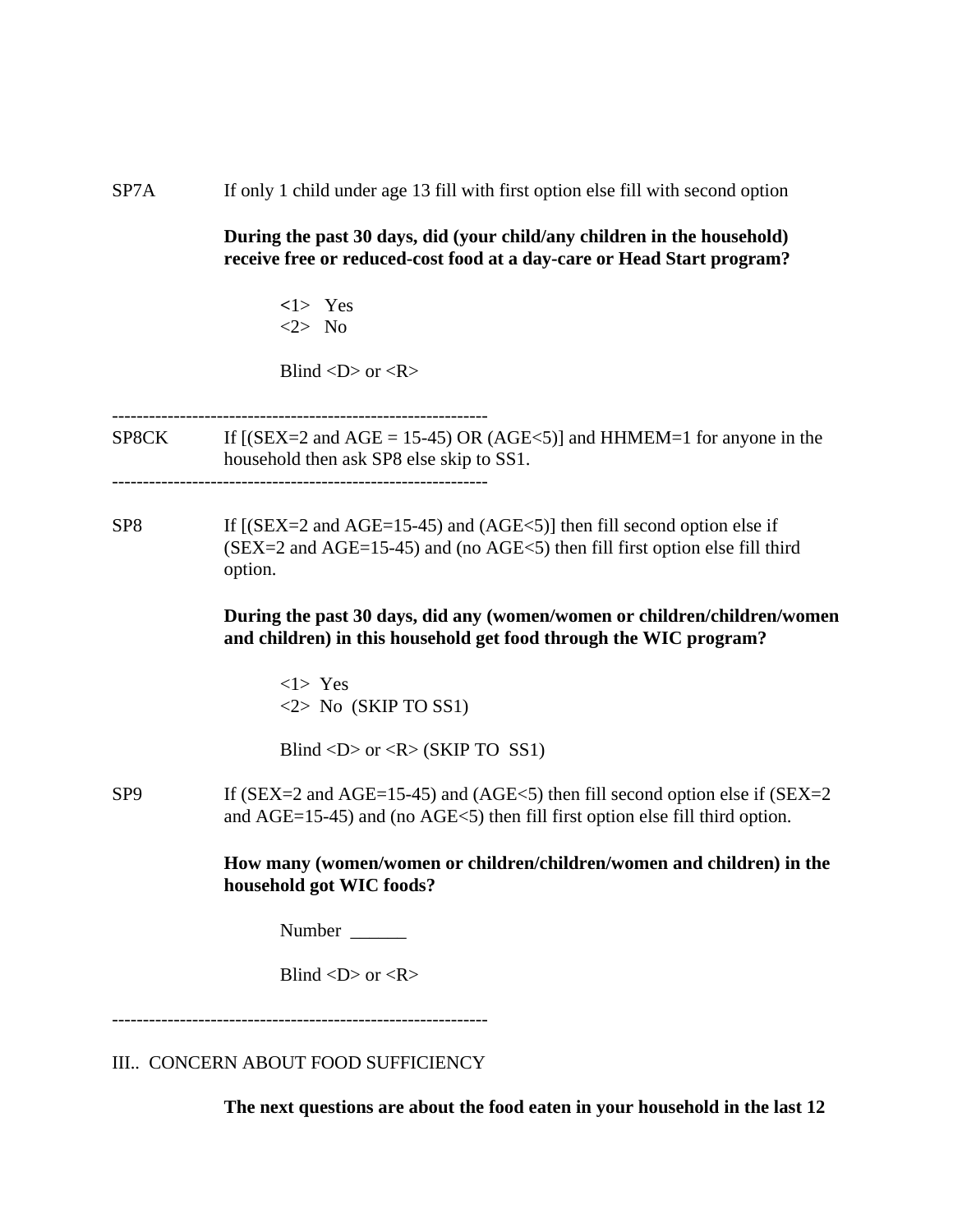**months, since December of last year, and whether you were able to afford the food you need.**

SS1 **Which of these statements best describes the food eaten in your household- enough of the kinds of food we want to eat, enough but not always the kinds of food we want to eat, sometimes not enough to eat, or often not enough to eat?**

- $\langle$ 1> Enough of the kinds of food we want to eat (SKIP TO SX1CK)
- $\langle 2 \rangle$  Enough but not always the kinds of food we want to eat (SKIP TO SS1B)
- <3> Sometimes not enough to eat (SKIP TO SS1C)
- <4> Often not enough to eat (SKIP TO SS1C)

Blind <D> or <R> (SKIP TO SX1CK)

SS1B **Here are some reasons why people don't always have the kinds of food they want. For each one, please tell me if that is a reason why YOU don't always have the kinds of food you want to eat.**

READ LIST. MARK ALL THAT APPLY.

|                                         | YES | NO. |
|-----------------------------------------|-----|-----|
| Not enough money for food               |     |     |
| Kinds of food we want not available     |     |     |
| Not enough time for shopping or cooking |     |     |
| Too hard to get to the store            |     |     |
| On a special diet                       |     |     |

Blind  $\langle D \rangle$  or  $\langle R \rangle$  for each category All responses go to SX1CK

SS1C **Here are some reasons why people don't always have enough to eat. For each one, please tell me if that is a reason why YOU might not always have enough to eat.**

READ LIST. MARK ALL THAT APPLY.

|                                         | <b>YES</b> | NO |
|-----------------------------------------|------------|----|
| Not enough money for food               |            |    |
| Not enough time for shopping or cooking |            |    |
| Too hard to get to the store            |            |    |
| On a diet                               |            |    |
| No working stove available              |            |    |
| Not able to cook or eat                 |            |    |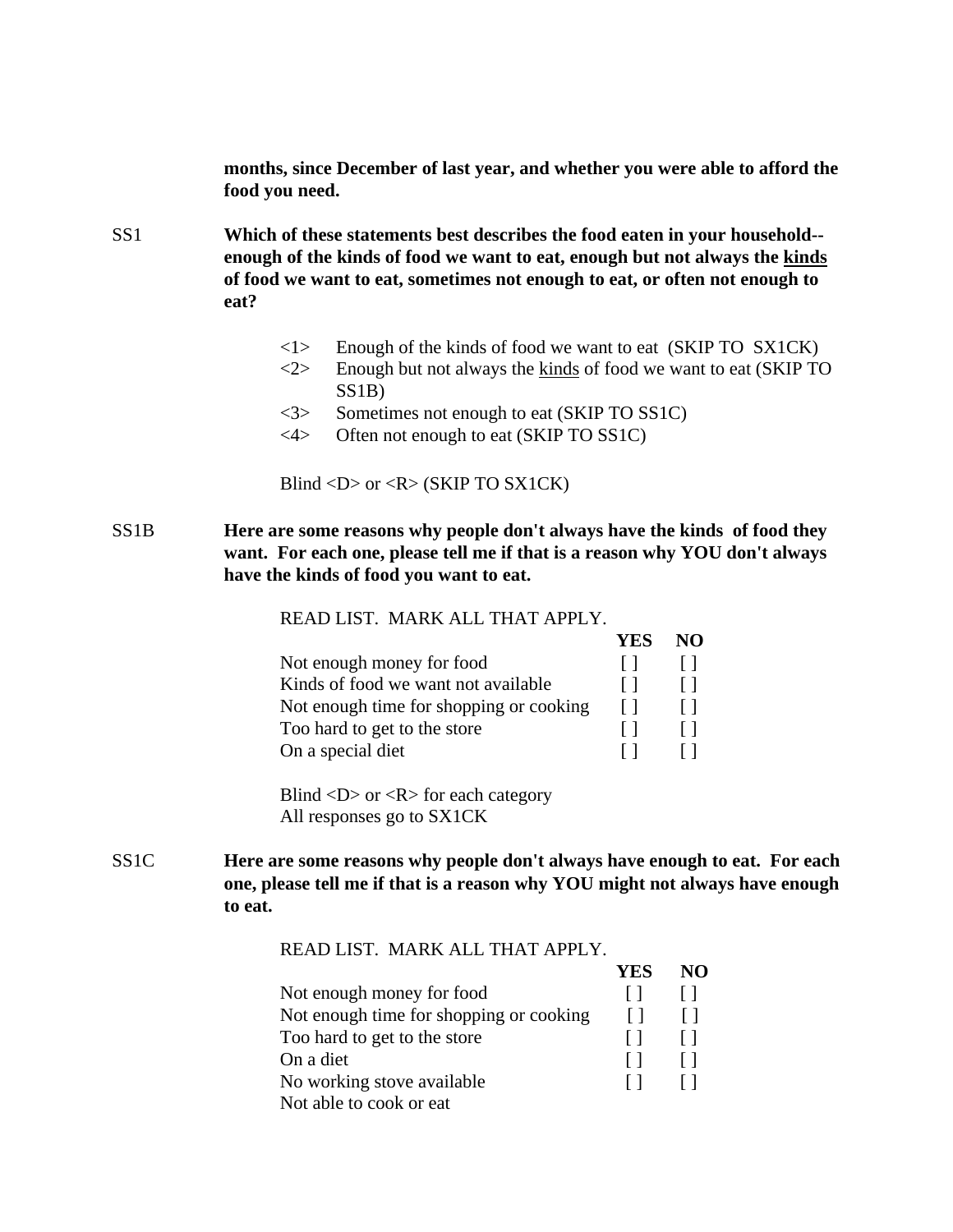| because of health problems |  |  |
|----------------------------|--|--|
|----------------------------|--|--|

Blind  $\langle D \rangle$  or  $\langle R \rangle$  for each category All responses go to SX1CK

-----------------------------------------------------

SX1CK If POOR=2 and  $(SS1=<1>or )$  and  $S9=<2>or$ , then skip to S10 else continue to SS2.

------------------------------------------------------

SS2 If only 1 HHMEM=1 and (AGE>=18 or PERRP<=3) in household then fill first option in parenthetical else fill second option.

> **Now I'm going to read you several statements that people have made about their food situation. For these statements, please tell me whether the statement was OFTEN true, SOMETIMES true, or NEVER true for (you/your household) in the last 12 months.**

**The first statement is "(I/We) worried whether (my/our) food would run out before (I/we) got money to buy more." Was that OFTEN true, SOMETIMES true, or NEVER true for (you/your household) in the last 12 months?**

<1> Often true <2> Sometimes true <3> Never true

Blind  $\langle D \rangle$  or  $\langle R \rangle$ All responses go to SS3

# SS3 **"The food that (I/we) bought just didn't last, and (I/we) didn't have money to get more." Was that OFTEN, SOMETIMES or NEVER true for you in the last 12 months?**

<1> Often true <2> Sometimes true <3> Never true

Blind  $\langle D \rangle$  or  $\langle R \rangle$ All responses go to SS4

SS4 **"(I/we) couldn't afford to eat balanced meals." Was that often, sometimes or never true for you in the last 12 months?**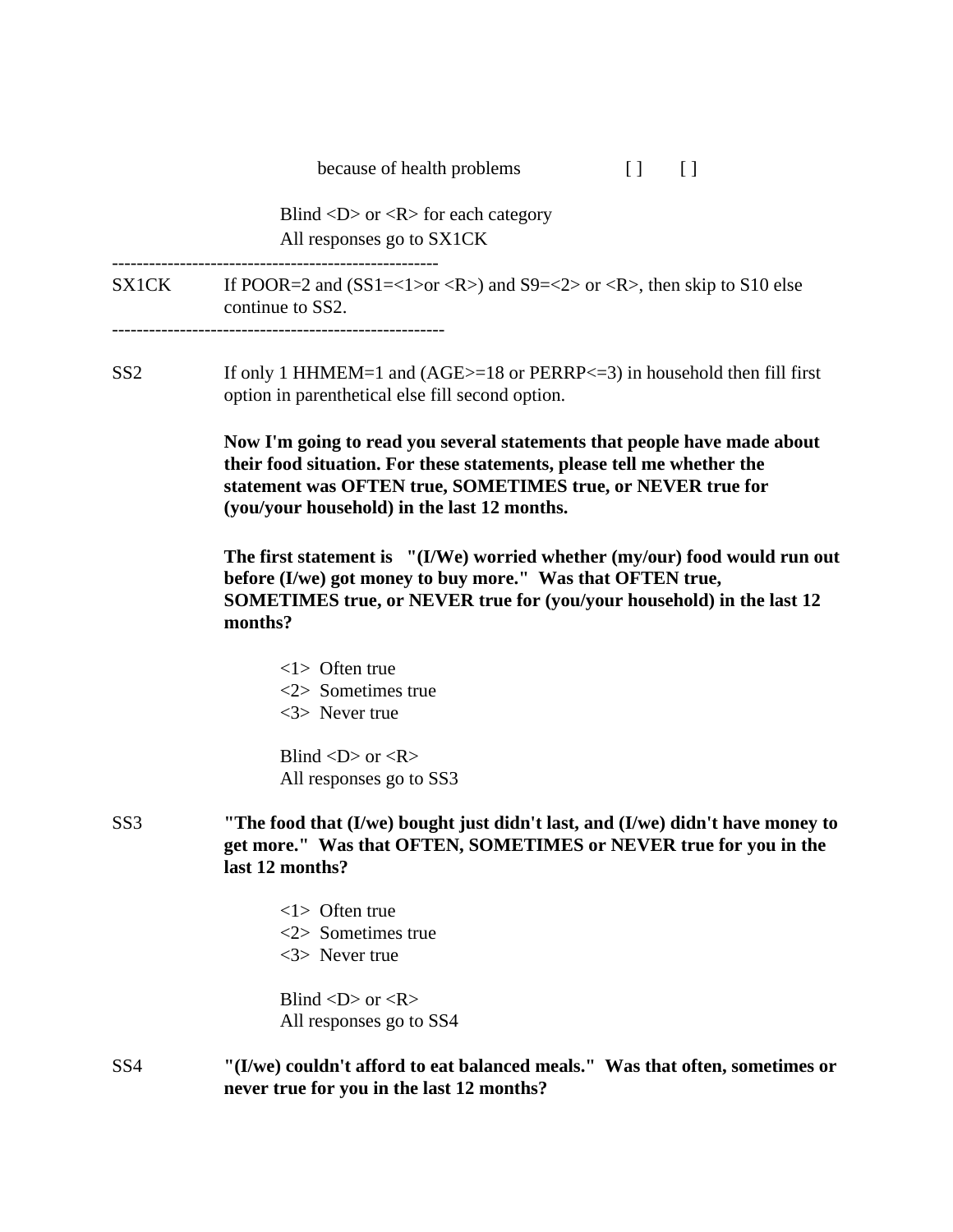<1> Often true <2> Sometimes true <3> Never true

Blind  $\langle D \rangle$  or  $\langle R \rangle$ All responses go to SS5CK

------------------------------------------------------------- SS5CK If any HHMEM=1 and AGE $\le$ =17 and PERRP $>$ =4 in household go to SS5 else skip to SX2CK ------------------------------------------------------------- SS5 If only 1 HHMEM=1 and (AGE>=18 or PERRP<=3) in household fill first, second, and fourth parenthetical with first option else fill with second option.

> If only one person with AGE<=17 and PURR>=4 then fill third parenthetical with first option else fill with second option.

**"(I/we) relied on only a few kinds of low-cost food to feed ((my/our) child/the children) because (I was/we were) running out of money to buy food. Was that often, sometimes or never true for you in the last 12 months?**

<1> Often true <2> Sometimes true <3> Never true

Blind  $\langle D \rangle$  or  $\langle R \rangle$ 

SS6 If only 1 HHMEM=1 and (AGE>=18 or PERRP<=3) in household fill first, second and fourth parenthetical with first option else fill with second option.

> If only one person with AGE<=17 and PERRP>=4 then fill third parenthetical with first option else fill with second option.

# **"(I/we) couldn't feed ((my/our) child/the children) a balanced meal, because (I/we) couldn't afford that." Was that often, sometimes, or never true for you in the last 12 months?**

<1> Often true <2> Sometimes true <3> Never true

Blind  $\langle D \rangle$  or  $\langle R \rangle$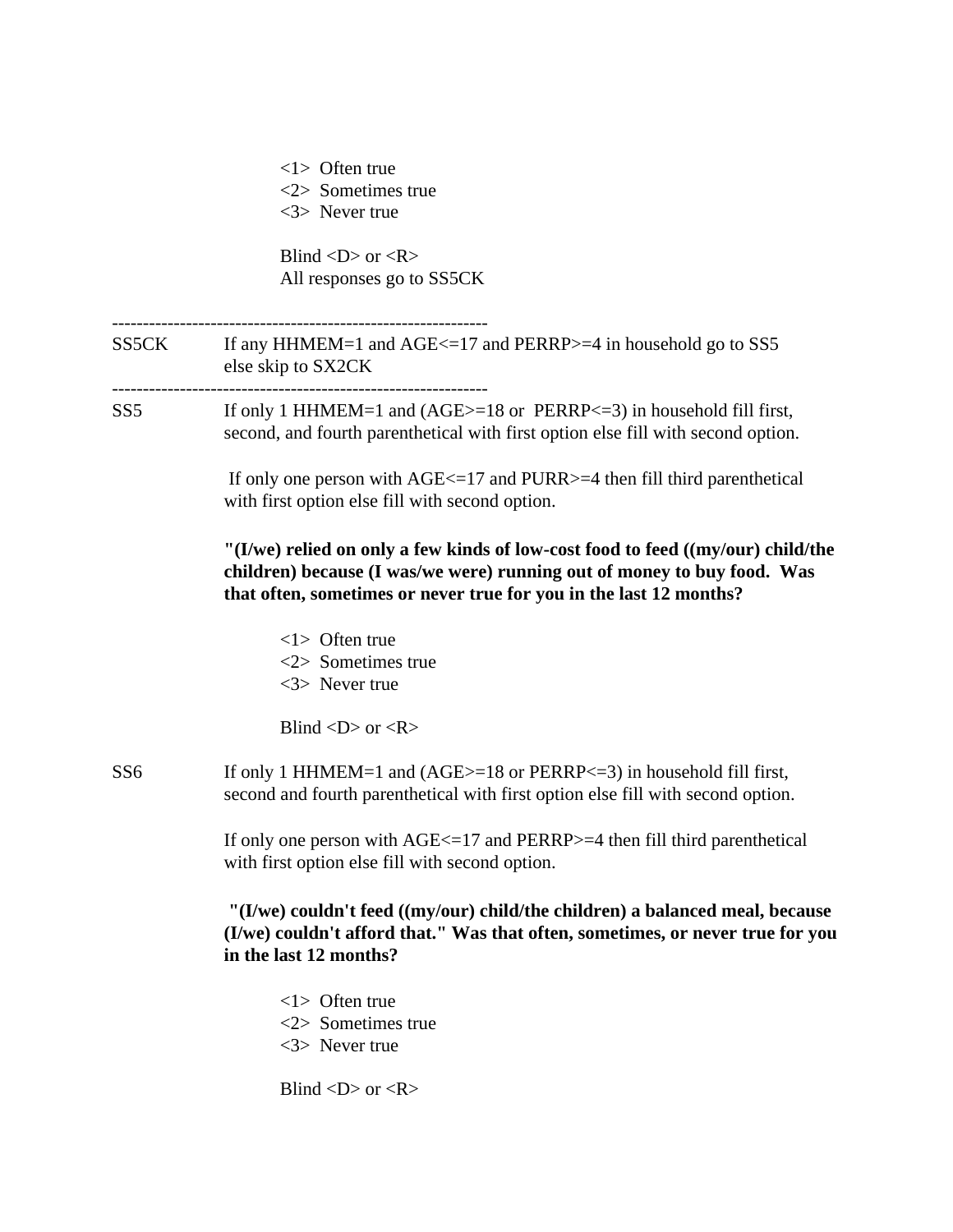------------------------------------------------------------

SX2CK If  $SS1 = <3>$  or  $<4>$  OR  $SS2 = <1>$  or  $<2>$  OR  $SS3 = <1>$  or  $<2>$  OR  $SS4 = <1>$  or  $<2>$  OR  $SS5 = <1>$  or  $<2>$  OR  $SS6 = <1>$  or  $<2>$  then continue to SHICK2 else skip to SC1. ------------------------------------------------------------

------------------------------------------------------------

SH1CK2 If any HHMEM=1 and AGE  $\le$  =17 and PERRP  $\ge$  = 4 in household, ask SH1 else skip to SH2. ------------------------------------------------------------

SH1 If only 1 HHMEM=1 and (AGE>=18 or PERRP<=3) in household fill first and third parenthetical with first option else fill with second option.

> If only one person with AGE<=17 and PERRP>=4 then fill second parenthetical with first option else fill with second option.

# **"((My/Our) child was/The children were) not eating enough because (I/we) just couldn't afford enough food." Was that often, sometimes or never true for you in the last 12 months?**

<1> Often true <2> Sometimes true <3> Never true

Blind  $\langle D \rangle$  or  $\langle R \rangle$ All responses go to SH2

SH2 If only 1 HHMEM=1 and (AGE>=18 or PERRP<=3) in household fill parenthetical with first option else fill with second option.

> **In the last 12 months, did (you/ you or other adults in your household) ever cut the size of your meals or skip meals because there wasn't enough money for food?**

<1> Yes  $\langle 2 \rangle$  No (SKIP TO SH3)

Blind  $\langle D \rangle$  or  $\langle R \rangle$  SKIP TO SH3

SHF2 **How often did this happen--almost every month, some months but not every month, or in only 1 or 2 months?**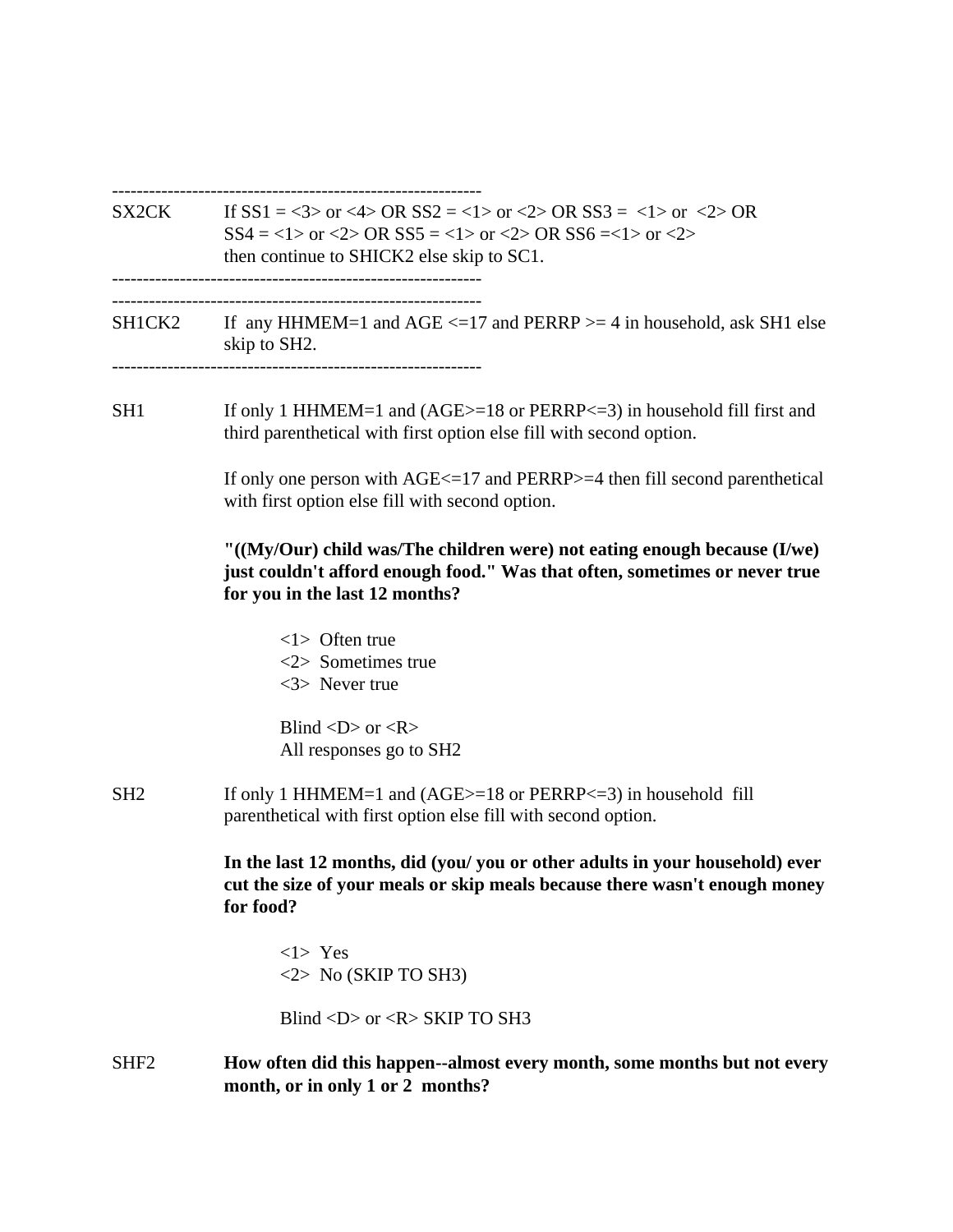<1> Almost every month

- <2> Some months but not every month
- <3> Only 1 or 2 months

Blind  $\langle D \rangle$  or  $\langle R \rangle$ 

SHF2ACK If MISCK=8 ask SHF2A, else skip to SHM2

SHF2A **In months when you cut the size of you meals or skipped meals how many days did this usually happen?**

> \_\_\_\_\_number of days  $<1-30>$

Blind  $\langle D \rangle$  or  $\langle R \rangle$ All responses go to SH3

SHM2 If only 1 HHMEM=1 and (AGE>=18 or PERRP<=3) in household fill parenthetical with first option else fill with second option.

> **Now think about the last 30 days. During that time did (you/ you or other adults in your household) ever cut the size of your meals or skip meals because there wasn't enough money for food?**

<1> Yes  $\langle 2 \rangle$  No (SKIP TO SH3)

Blind  $\langle D \rangle$  or  $\langle R \rangle$  SKIP TO SH3

SHMF2 **How many days did this happen in the last 30 days?**

\_\_\_\_\_\_number of days  $<1-30>$ 

Blind  $\langle D \rangle$  or  $\langle R \rangle$ 

SH3 **In the last 12 months, did you ever eat less than you felt you should because there wasn't enough money for food?**

> <1> Yes  $\langle 2 \rangle$  No (SKIP TO SH4)

Blind <D> or <R> SKIP TO SH4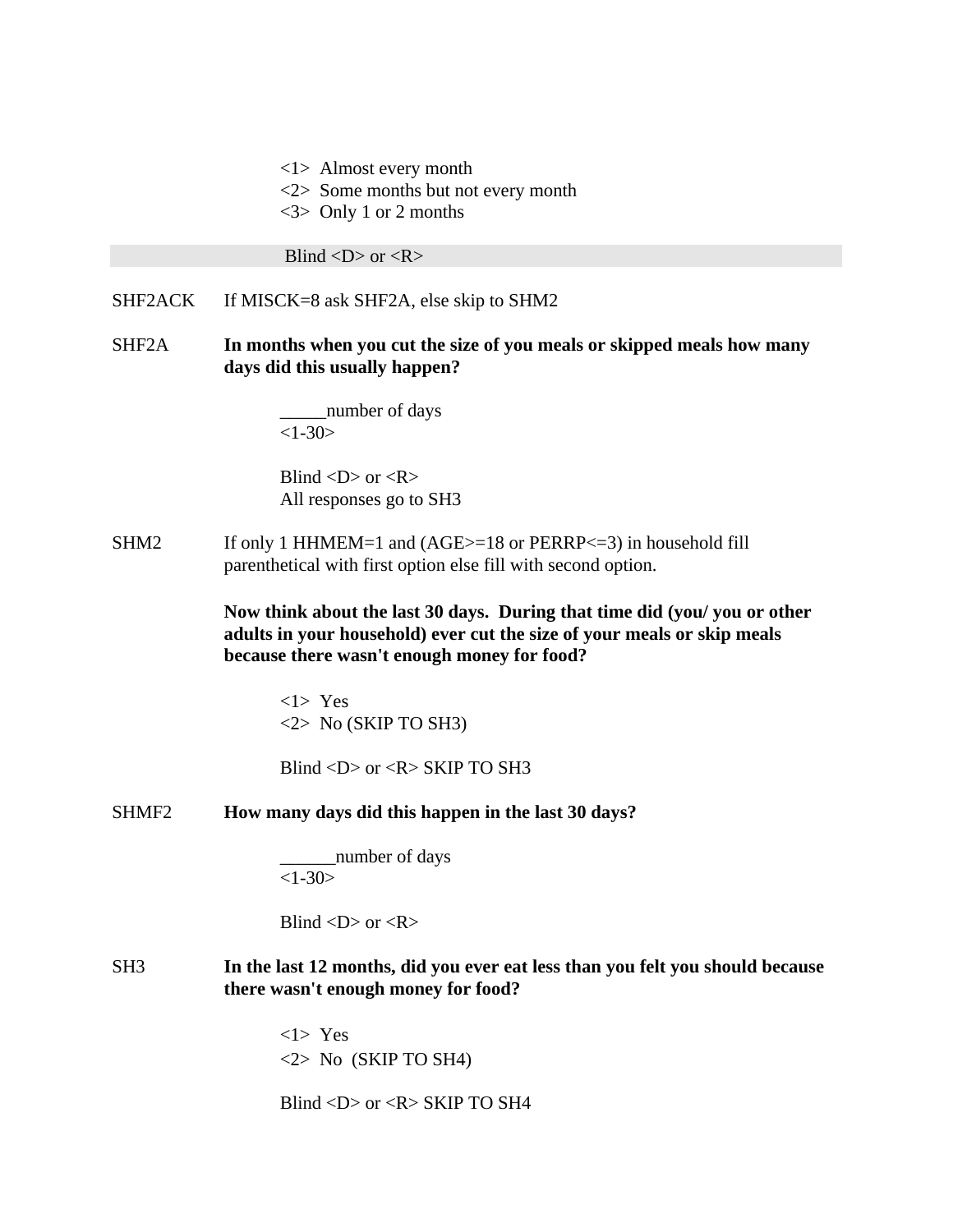# SHF3 **How often did this happen--almost every month, some months but not every month, or in only 1 or 2 months?**

- <1> Almost every month
- <2> Some months but not every month
- <3> Only 1 or 2 months

Blind  $\langle D \rangle$  or  $\langle R \rangle$ 

SHF3ACK If MISCK=8 ask SHF3A else skip to SHM3

---------------------------------

# SHF3A **In months when you ate less than you felt you should, how many days did this usually happen?**

\_\_\_\_\_\_number of days  $<1-30>$ 

Blind  $\langle D \rangle$  or  $\langle R \rangle$ All responses go to SH4

SHM3 **Did this happen in the last 30 days?**

<1> Yes  $\langle 2 \rangle$  No (SKIP TO SH4)

Blind <D> or <R> SKIP TO SH4

SHMF3 **In the last 30 days, how many days did you eat less than you felt you should because there wasn't enough money to buy food?**

> \_\_\_\_\_\_ number of days  $<1 - 30$

Blind  $\langle D \rangle$  or  $\langle R \rangle$ 

SH4 **In the last 12 months, since December of last year, were you ever hungry but didn't eat because you couldn't afford enough food?**

> <1> Yes <2> No (SKIP TO SH5)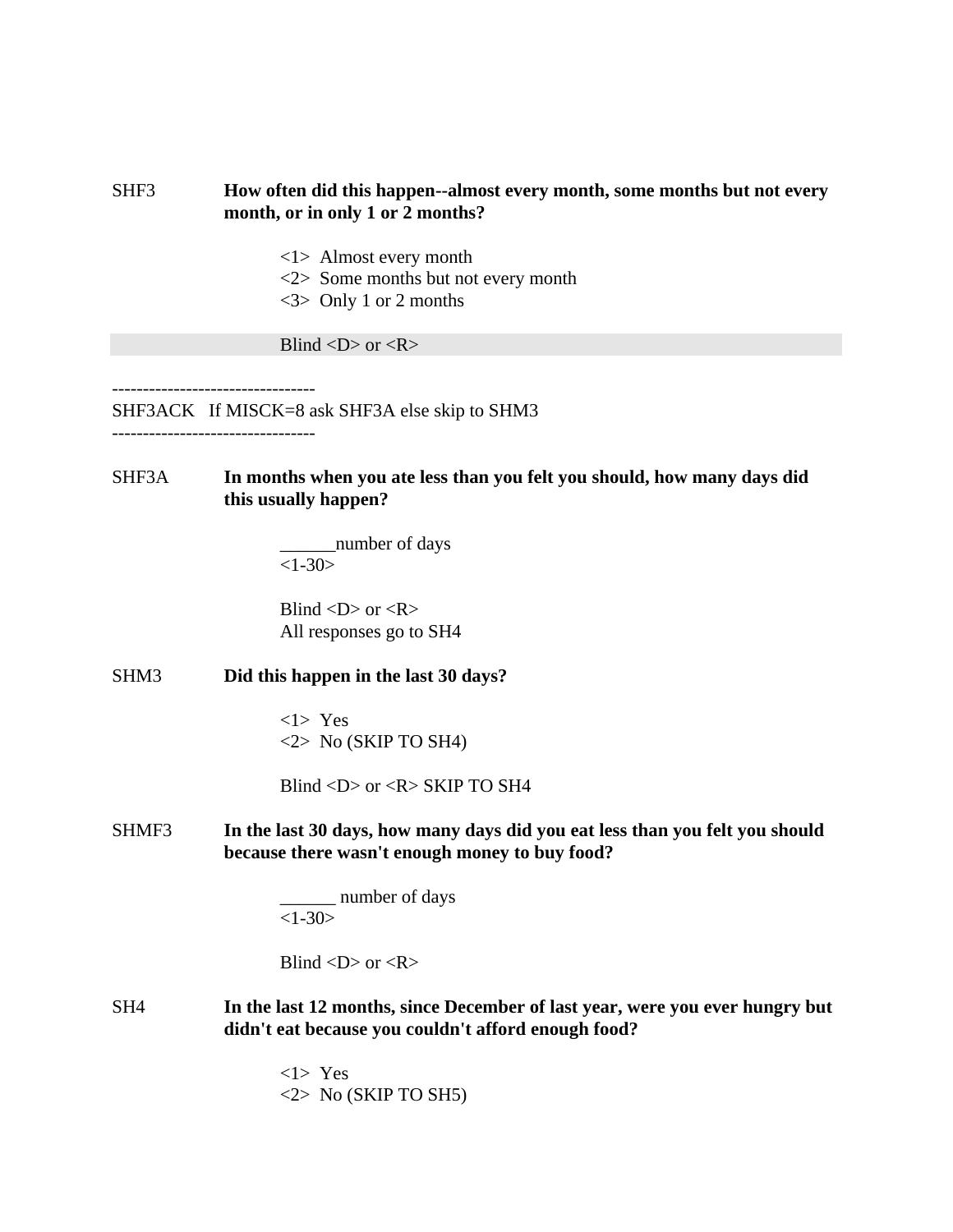## Blind  $\langle D \rangle$  or  $\langle R \rangle$  SKIP TO SH5

# SHF4 **How often did this happen--almost every month, some months but not every month, or in only 1 or 2 months?**

<1> Almost every month <2> Some months but not every month <3> Only 1 or 2 months

Blind  $\langle D \rangle$  or  $\langle R \rangle$ 

------------------------------------------

SHF4ACK If MISCK= 8 ask SHF4A else skip to SHM4

# ------------------------------------------

SHF4A **In months when you were hungry because you could=t afford enough food, how many days did this usually happen?**

> \_\_\_\_\_\_\_number of days  $<1-30>$

Blind  $\langle D \rangle$  or  $\langle R \rangle$ All responses go to SH5

#### SHM4 **Did this happen in the last 30 days?**

<1>Yes <2> No (SKIP TO SH5)

Blind  $\langle D \rangle$  or  $\langle R \rangle$  SKIP TO SH5

## SHMF4 **In the last 30 days, how many days were you hungry but didn't eat because you couldn't afford enough food?**

\_\_\_\_\_ number of days  $<1 - 30$ 

Blind  $\langle D \rangle$  or  $\langle R \rangle$ 

## SH5 **In the last 12 months, did you lose weight because you didn't have enough money for food?**

<1> Yes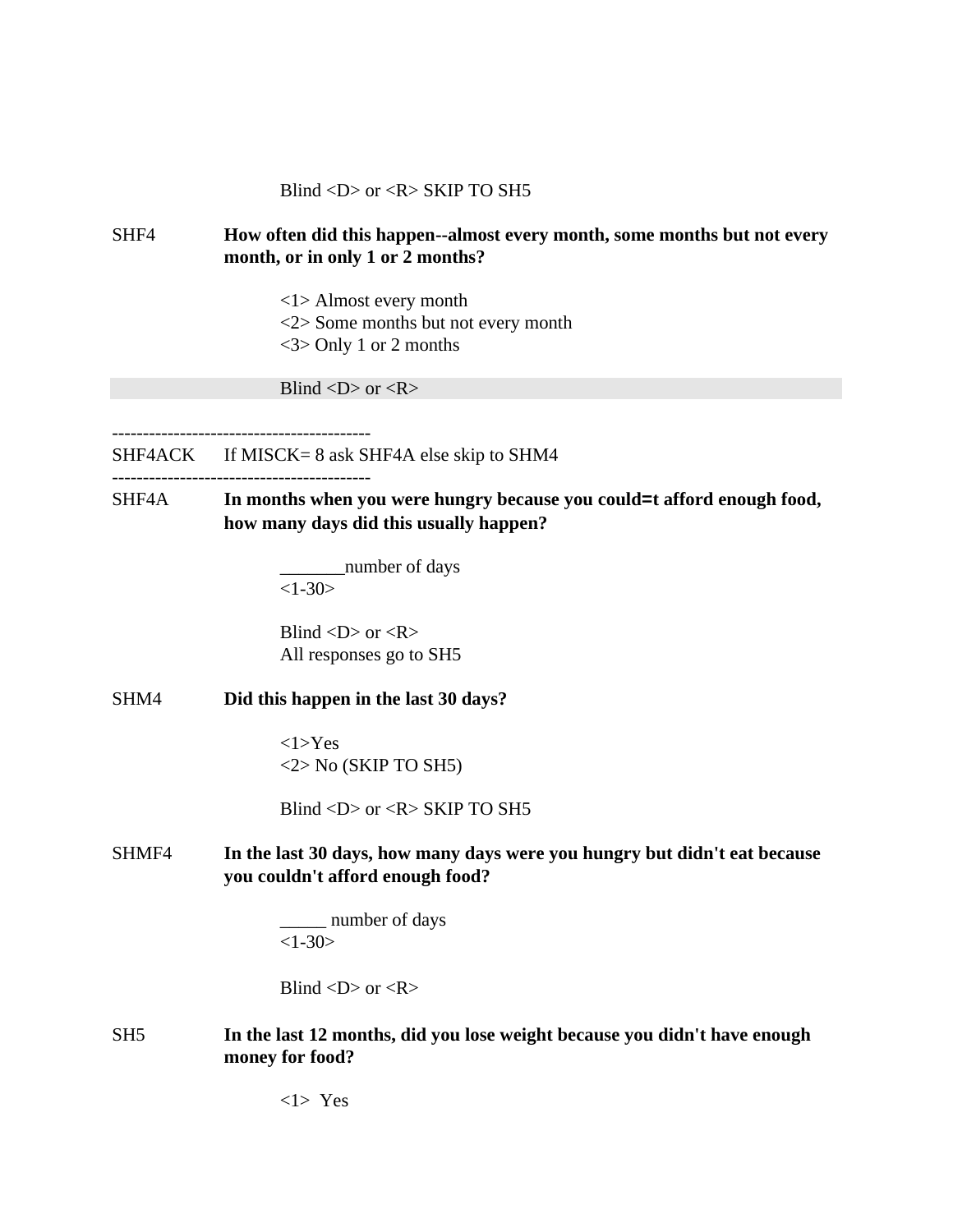## <2> No (SKIP TO SX3CK)

Blind <D> or <R> SKIP TO SX3CK

# SHM5 **Did this happen in the last 30 days?**  $<1$ > Yes <2> No Blind  $\langle D \rangle$  or  $\langle R \rangle$ ----------------------------------------------------------------- SX3CK If SH1=<1> or <2> OR SH2=<1> OR SH3=<1> OR SH4=<1> OR SH5=<1> then continue to SSH1 else skip to SC1 SSH1 If only 1 HHMEM=1 and (AGE>=18 or PERRP<=3) in household fill parenthetical with first option else fill with second option. **In the last 12 months, since last December, did (you/you or other adults in your household) ever not eat for a whole day because there wasn't enough money for food?** <1> Yes <2> No (SKIP TO SSH2CK) Blind <D> or <R> SKIP TO SSH2CK SSHF1 **How often did this happen--almost every month, some months but not every month, or in only 1 or 2 months?** <1> Almost every month <2> Some months but not every month <3> Only 1 or 2 months Blind  $\langle D \rangle$  or  $\langle R \rangle$ SSHF1ACK If MISCK =  $8$  ask SSHF1A else skip to SSHM1

SSHF1A **In months when you did not eat for a whole day, how many days did this usually happen?**

-------------------------------------------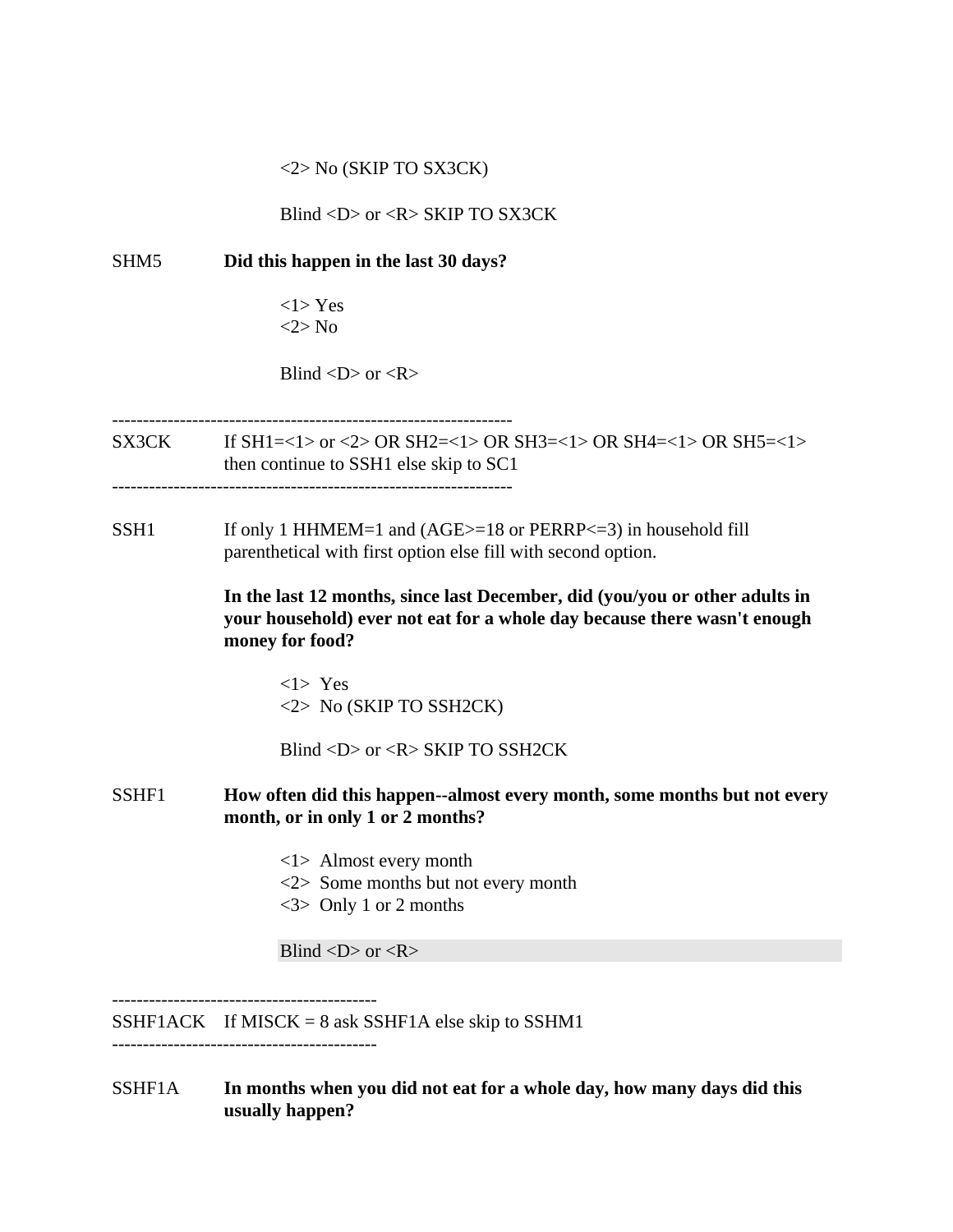\_\_\_\_\_\_\_\_number of days  $<1-30>$ 

Blind  $\langle D \rangle$  or  $\langle R \rangle$ All responses go to SSH2CK

SSHM1 If only 1 HHMEM=1 and  $(AGE>=18$  or  $PERRP<=3)$  in household fill with first option else fill with second option.

> **Now think about the last 30 days. During that time did (you/ you or other adults in your household) ever not eat for a whole day because there wasn't enough money for food?**

<1> Yes <2> No (SKIP TO SSH2CK)

Blind <D> or <R> SKIP TO SSH2CK

## SSHMF1 **How many times did this happen in the last 30 days?**

\_\_\_\_\_\_ times  $<1-30>$ 

Blind  $\langle D \rangle$  or  $\langle R \rangle$ All responses go to SSH2CK

SSH2CK If HHMEM=1 and AGE<=17 and PERRPP>=4 of anyone in the household go to SSH2 else skip to SC1.

--------------------------------------------------

 $SSH2$  If only one person with  $AGE \le 17$  and  $PERRP \ge 4$  then fill with first option else fill with second option.

> **The next questions are about (your child/ children living in the household who are under 18 years old).**

**In the last 12 months, since December of last year, did you ever cut the size of (your child's/any of the children's) meals because there wasn't enough money for food?**

<1> Yes <2> No (SKIP TO SSH3)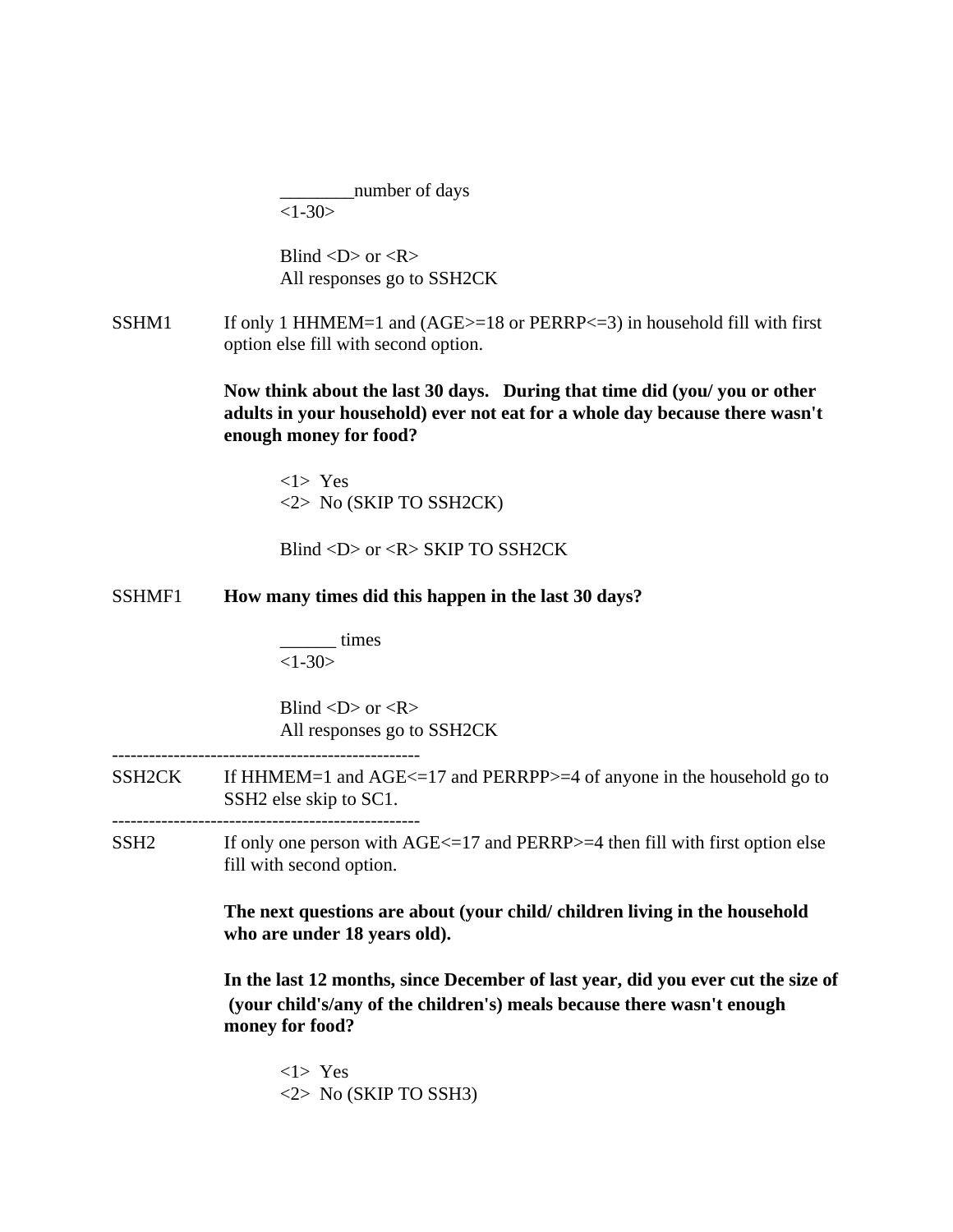Blind  $\langle D \rangle$  or  $\langle R \rangle$  SKIP TO SSH3

# **SSHF2 How often did this happen - almost every month, some months but not every month, or in only 1 or 2 months?**

- <1> Almost every month
- <2> Some months but not every month
- <3> Only 1 or 2 months

Blind  $\langle D \rangle$  or  $\langle R \rangle$ 

 $SSH2ACK$  If MISCK = 8 ask SSHF2A else skip to SSHM2

------------------------------------------

SSHF2A **In months when you cut the size of (your child's/the children's) meals, how many days did this usually happen?**

> number of days  $<1-30>$

Blind  $\langle D \rangle$  or  $\langle R \rangle$ All responses go to SSH3

### SSHM2 **Did this happen in the last 30 days?**

<1> Yes <2> No (SKIP TO SSH3)

Blind  $\langle D \rangle$  or  $\langle R \rangle$  SKIP TO SSH3

SSHMF2 If only one person with  $AGE \le 17$  and PERRP $> = 4$  then fill with first option else fill with second option.

> **In the last 30 days, how many days did you cut the size of (your child's/the children's) meals because there wasn't enough money for food?**

\_\_\_\_\_\_ days  $<1-30>$ 

Blind  $\langle D \rangle$  or  $\langle R \rangle$ All responses go to SSH3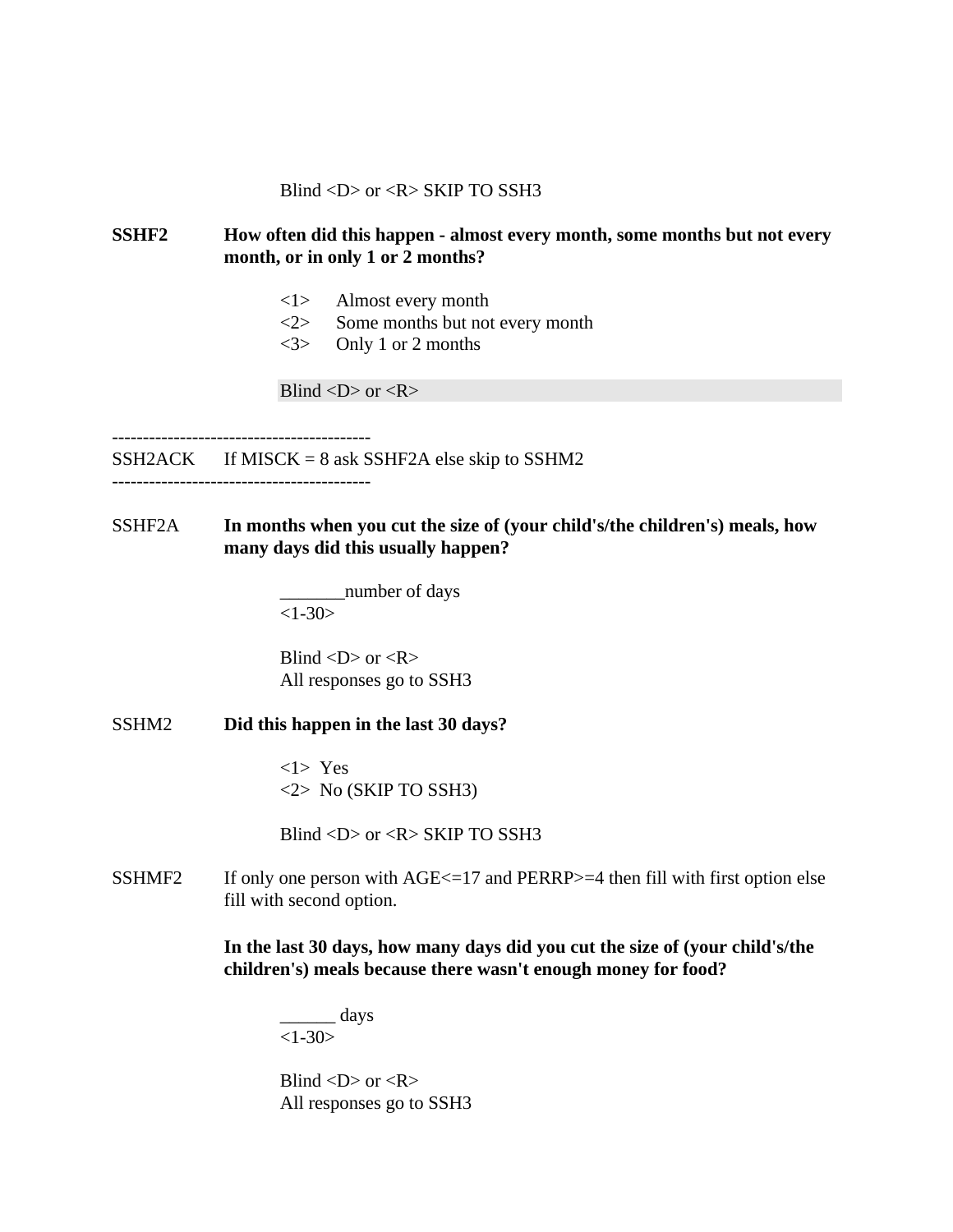SSH3 If only one person with AGE <= 17 and PERRP >=4 then fill with first option else fill with second option.

# **In the last 12 months, (was your child/were the children) ever hungry but you just couldn't afford more food?**

<1> Yes <2> No (SKIP TO SSH4)

Blind <D> or <R> SKIP TO SSH4

## SSHM3 **Did this happen in the last 30 days?**

<1> Yes <2> No (SKIP TO SSH4)

Blind  $\langle D \rangle$  or  $\langle R \rangle$  SKIP TO SSH4

SSHMF3 If only one person with  $AGE \le 17$  and PERRP $> = 4$ then fill with first option else fill with second option.

> **In the last 30 days, how many days (was your child/ were the children) hungry but you just couldn't afford more food?**

> > \_\_\_\_\_\_ number of days  $<1-30>$

Blind  $\langle D \rangle$  or  $\langle R \rangle$ 

SSH4 If only one person with  $AGE \le 17$  and  $PERRP \ge 4$  then fill with first option else fill with second option.

> **In the last 12 months, did (your child/ any of the children) ever skip a meal because there wasn't enough money for food?**

<1> Yes <2> No (SKIP TO SSH5)

Blind  $\langle D \rangle$  or  $\langle R \rangle$  SKIP TO SSH5

SSHF4 **How often did this happen--almost every month, some months but not every**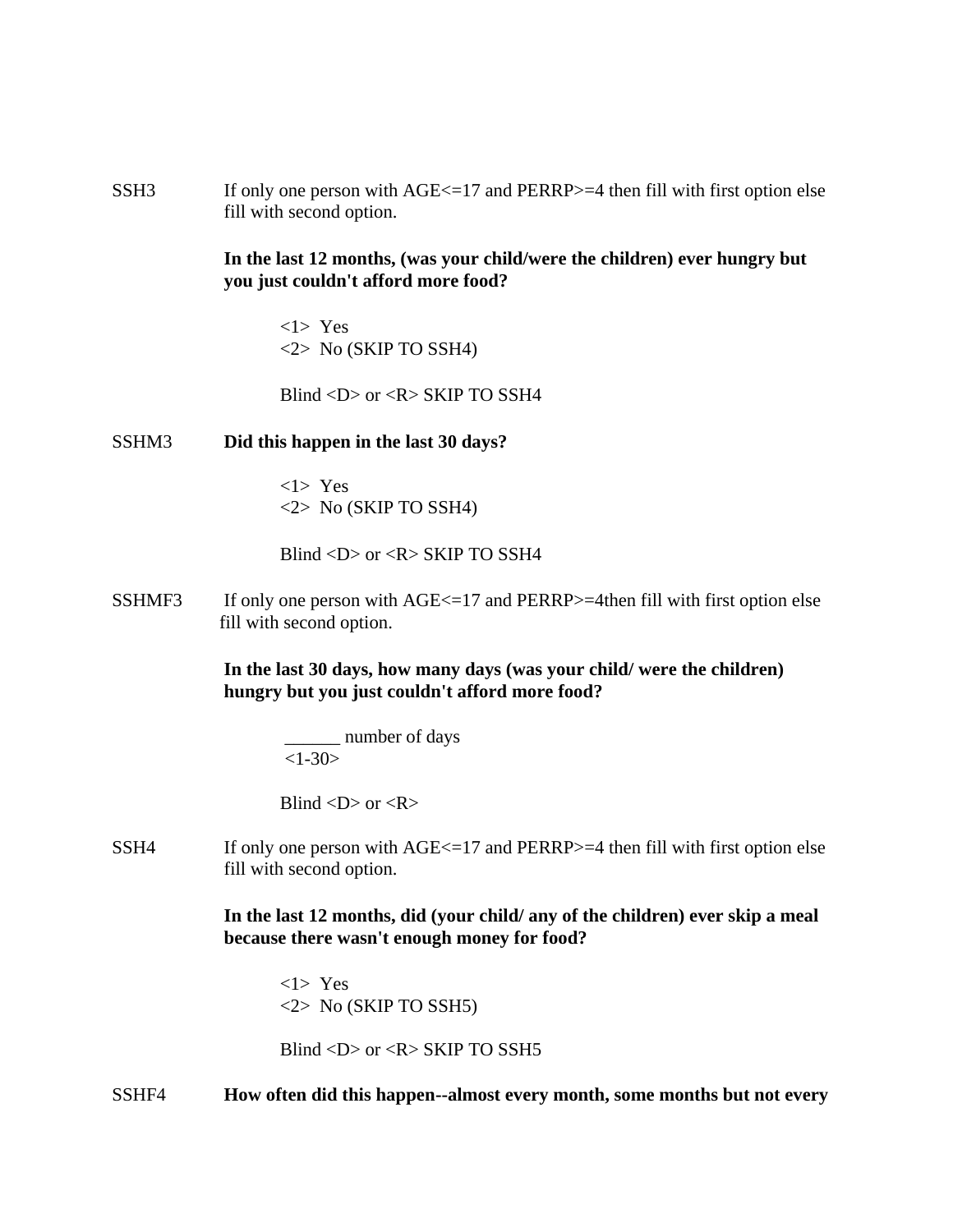#### **month, or in only 1 or 2 months?**

<1> Almost every month

- <2> Some months but not every month
- <3> Only 1 or 2 months

Blind  $\langle D \rangle$  or  $\langle R \rangle$ 

SSHF4ACK If MISCK =  $8$  ask SSHF4A else skip to SSHM4

------------------------------------------

SSHF4A **In months when (your child/the children) skipped a meal because there wasn't enough money for food, how many days did this usually happen?**

> \_\_\_\_\_\_\_number of days  $<1-30>$

Blind  $\langle D \rangle$  or  $\langle R \rangle$ All responses go to SSH5

SSHM4 If only one person with  $AGE \le 17$  and  $PERRP \ge 4$  then fill with first option else fill with second option.

> **Now think about the last 30 days. Did (your child/ the children) ever skip a meal during that time because there wasn't enough money for food?**

<1> Yes <2> No (SKIP TO SSH5)

Blind <D> or <R> SKIP TO SSH5

## SSHMF4 **How many days did this happen in the last 30 days?**

 $\qquad \qquad \text{days}$  $<1-30>$ Blind  $\langle D \rangle$  or  $\langle R \rangle$ All responses go to SSH5

SSH5 If only one person with  $\text{AGE}\leq 17$  and PERRP $>=4$  then fill with first option else fill with second option.

**In the last 12 months, since December of last year, did (your child/any of the**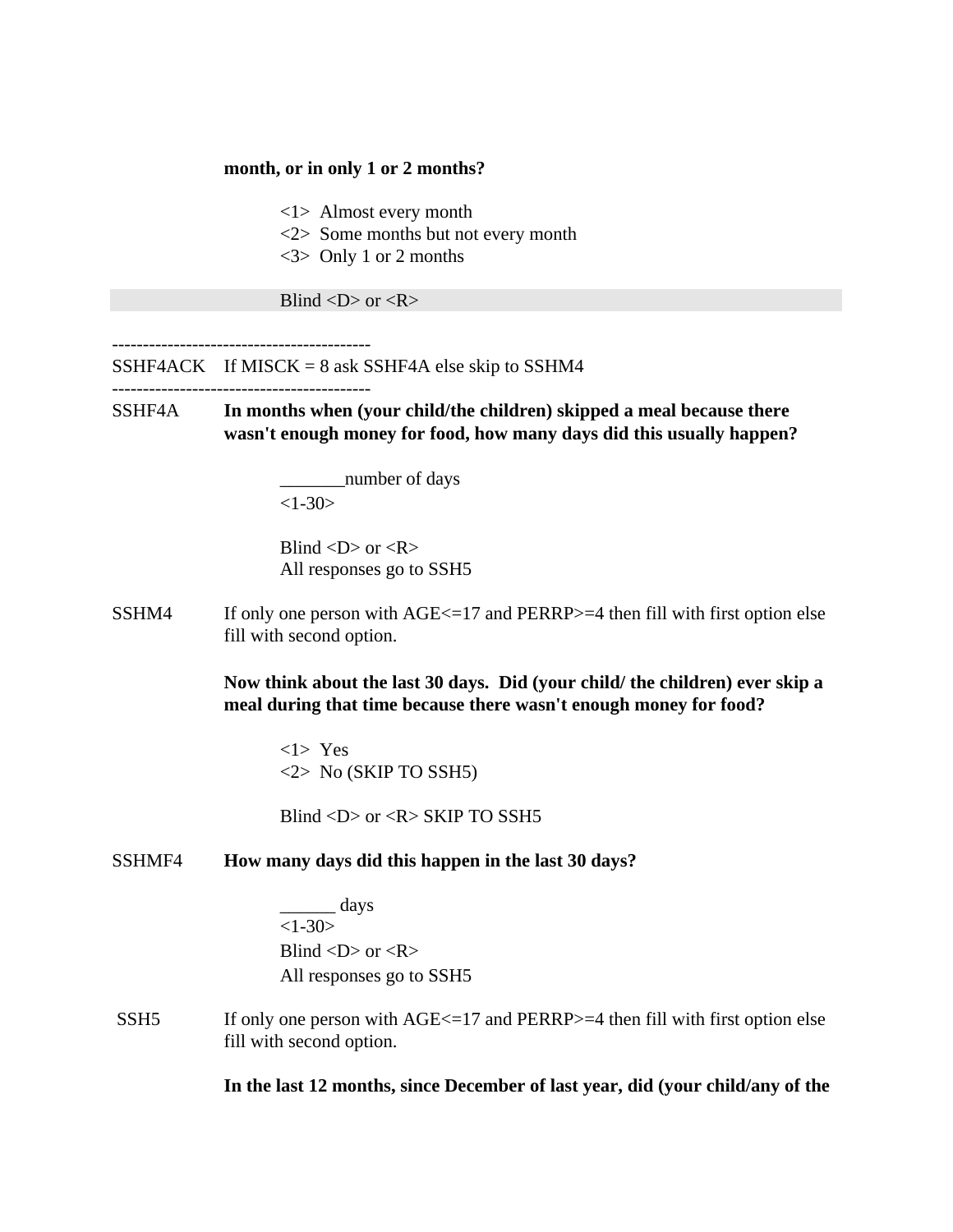## **children) ever not eat for a whole day because there wasn't enough money**

**for**

**food?**

<1> Yes  $\langle 2 \rangle$  No (SKIP TO SC1)

Blind <D> or <R> SKIP TO SC1

SSHM5 **Did this happen in the last 30 days?**

<1> Yes  $2 > No$ 

Blind  $\langle D \rangle$  or  $\langle R \rangle$ All responses go to SC1

# IV. WAYS OF COPING WITH NOT HAVING ENOUGH FOOD

For items SC1 through SC4, if only 1 HHMEM=1 and (AGE>=18 or PERRP<=3) in household then fill first parenthetical with first option else fill with second option.

SC1 **In the last 12 months, did (you/you or other adults in your household) ever get food or borrow money for food from friends or relatives?**

> <1> Yes <2> No (Skip to SC2CK)

Blind <D> or <R> SKIP TO SC2CK

# SCF1 **How often did this happen-almost every month, some months but not every month, or in only 1 or 2 months?**

<1> Almost every month <2> Some months but not every month <3> Only 1 or 2 months

Blind  $\langle D \rangle$  or  $\langle R \rangle$ 

-----------------------------------------------------------------

 $SC2CK$  IF HHMEM=1 and  $AGE < 17$  and PERRP $>= 4$  of anyone in the household ask SC2 else skip to SC3.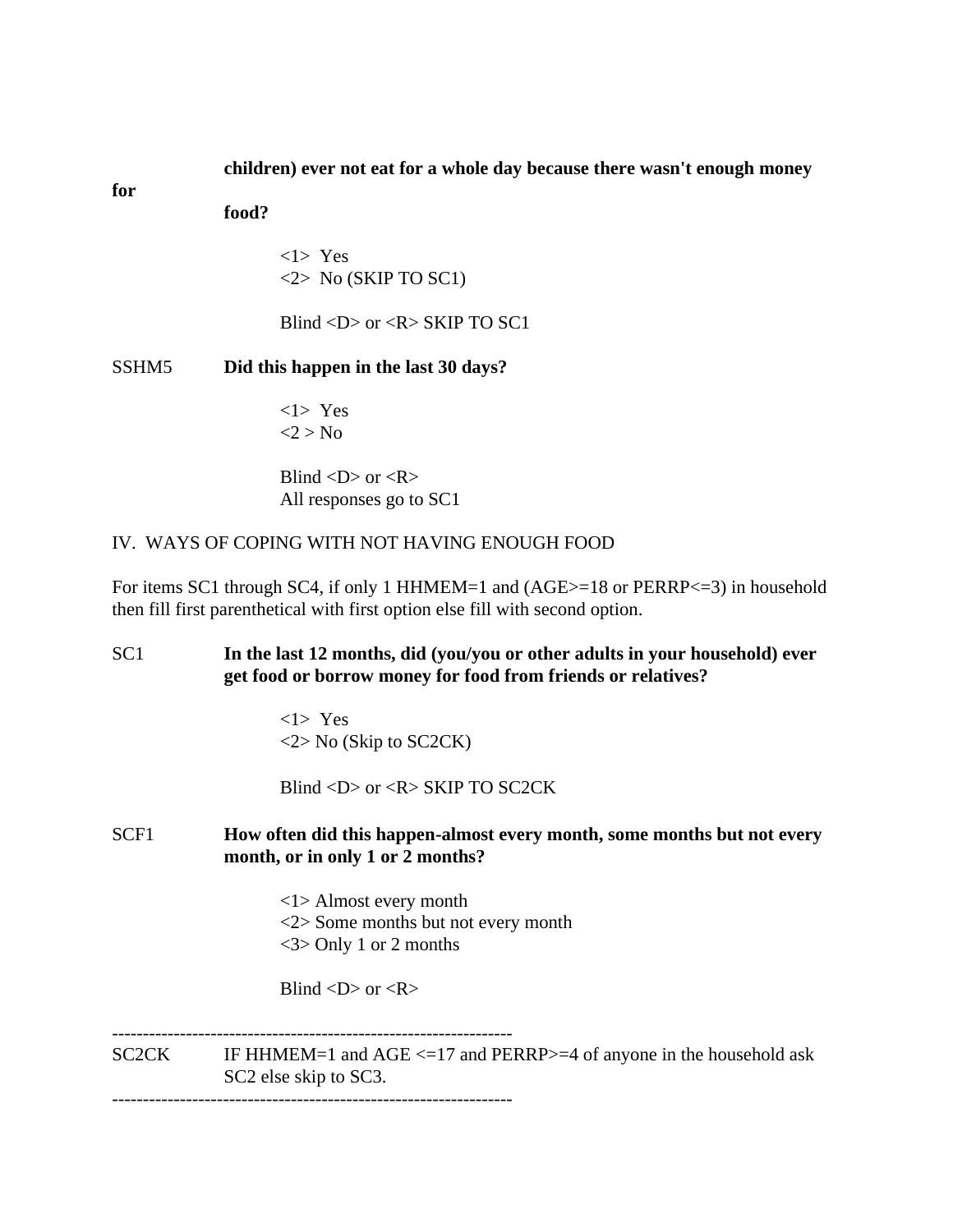$SC2$  If only one child with  $AGE < = 17$  and  $PERRP > = 4$  then fill second parenthetical with"your child" else fill with second option.

> **In the last 12 months, did (you/ you or other adults in your household) ever send or take (your child/ the children) to the homes of friends or relatives for a meal because you were running out of food?**

<1> Yes <2> No

Blind  $\langle D \rangle$  or  $\langle R \rangle$ 

SC3 **In the last 12 months, did (you/ you or other adults in your household) ever get emergency food from a church, a food pantry, or food bank?**

> <1> Yes <2> No (SKIP TO SC3A)

Blind  $\langle D \rangle$  or  $\langle R \rangle$  SKIP TO SC4

SCF3 **How often did this happen-almost every month, some months but not every month, or in only 1 or 2 months?**

> <1>Almost every month (SKIP TO SC4) <2> Some months but not every month (SKIP TO SC4) <3> Only 1 or 2 months (SKIP TO SC4)

Blind  $\langle D \rangle$  or  $\langle R \rangle$  (SKIP TO SC4)

SC3A **Is there a church, food pantry or food bank in your community where you could get emergency food if you needed it?**

> <1> Yes <2> No

Blind  $\langle D \rangle$  or  $\langle R \rangle$  for each category

SC4 **In the last 12 months, did (you/you or other adults in your household) ever eat any meals at a soup kitchen?**